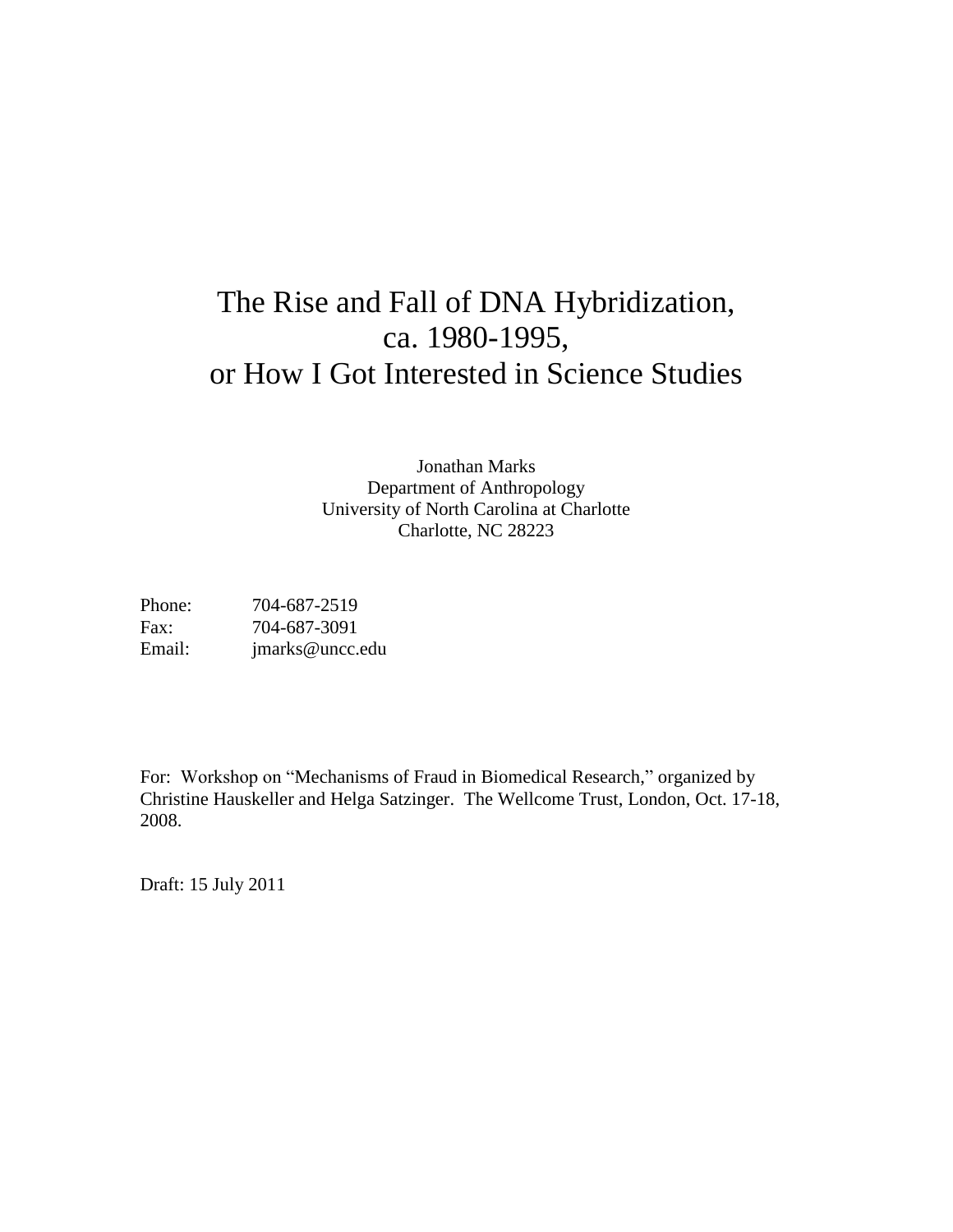[Without unreported data alterations] it is virtually certain that Sibley and Ahlquist would have concluded that *Homo*, *Pan*, and *Gorilla* form a trichotomy. Sibley, Ahlquist, and Comstock, *Journal of Molecular Evolution* 30:225 (1990).

There are probably better ways to deal with the problems of inter-experimental variation that Drs. Sibley and Ahlquist faced, but their methods were logical, and made very little difference to inferences from the complete data.

Kirsch and Krajewski, *American Scientist* 81:410 (1993).

I will begin this paper with a question posed as an anthropologist: What would motivate an ostensibly honest and reputable scientist to publish an easily demonstrable falsehood – in defense of friends who are accused of fraud? The accused themselves had already publicly acknowledged the significant role of unreported data alterations in determining the conclusions of their study; now, three years later, their friends try to minimize it by saying that those alterations were not really important. Why would they say such a thing, given that it had already been refuted?

The answer must be that they perceived the stakes to be very high, and their own interests to lie with the accused.

#### **The History: Charles Sibley, the Law, and DNA hybridization**

On July 13, 1974, the *New York Times* ran an odd science story on its front page. About a month earlier, the director of Yale's Peabody Museum had been ordered to pay a fine of \$3,000 for violating the Lacey Act, which mandates that Americans must respect wildlife laws of other nations. Charles Sibley, Yale ornithologist and director of the Peabody Museum, had been accused of "illegally importing bird parts taken abroad in violation of foreign wildlife laws." Specifically, he had employed agents to steal the eggs of endangered bird species so he could analyze the proteins in their egg whites and produce a molecular phylogeny.<sup>1</sup>

Now colleagues rallied around Sibley on the grounds that he was being "persecuted" by "extreme conservationists". Consequently, a few days later, the *Times* followed the story with an editorial:

The case against Dr. Charles G. Sibley, distinguished director of Yale's Peabody Museum, rests on the simple proposition that scientists, like politicians, are not above the law. An outstanding ornithologist, Dr. Sibley has been fined \$3,000 in a civil procedure for having systematically imported birds' eggs and egg whites that he was not licensed to import.

Scientists affirm the importance of Dr. Sibley's work, which involves a new method of classifying bird species by the protein content of the albumen. If his offense had been no more than the occasional and unsolicited receipt of an egg taken without a permit, he would perhaps be justified in complaining of "persecution" for merely technical violation of the Lacey Act – a statute which contains, among other

<sup>&</sup>lt;sup>1</sup> Ferretti, F. (1974) Fining of bird scholar stirs colleagues. *The New York Times*, 13 July: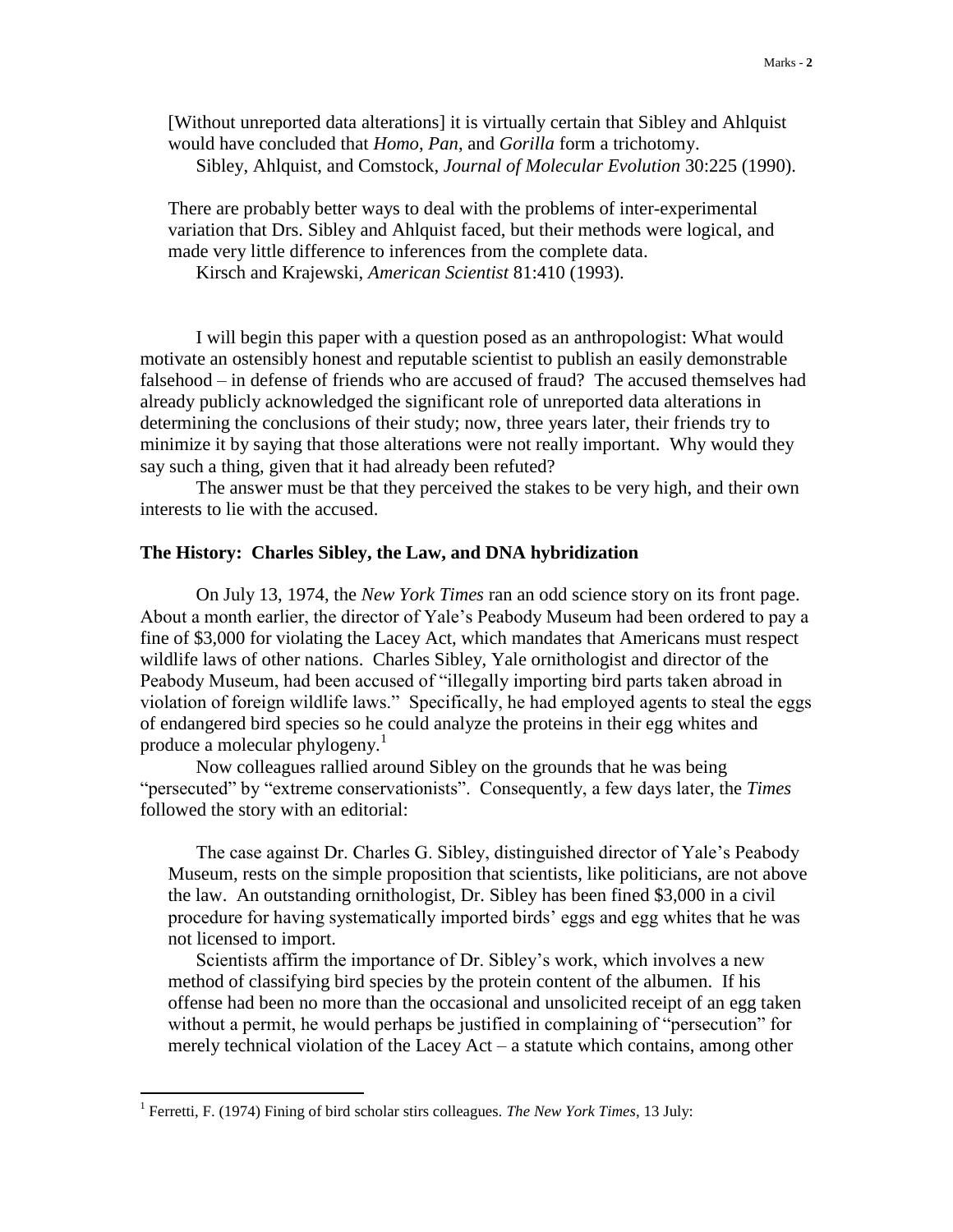provisions, a ban on the importing of any animal or animal part taken contrary to a foreign country's wildlife protection laws.

Unfortunately the case involves more than that. Dr. Sibley appears to have used the services, in England, of an organized ring of illegal operatives, whose raids included the taking of eggs from the nests of such rare birds as the peregrine falcon, the stone curlew and the ringed plover. Dr. Sibley, it was charged, willfully received some of the material as well as the eggs of birds less endangered but nevertheless not stipulated in permits issued to him.

No doubt the temptation to circumvent bureaucratic red tape was strong, and Dr. Sibley's activities, unlike those of most violators of the Lacey Act, involved no personal profit. Nevertheless, as clear and deliberate evasions of the law, they cannot be justified by scientific purpose. The arrogance of science is no more appealing than the arrogance of commerce – or of government. $2$ 

The "arrogance of government" was a reference to Watergate, the infamous "third-rate burglary" of recent memory. The fine itself was the back end of a plea bargain in which criminal charges against Sibley were dropped. Although the leading science journals had news bureaus, the only journal that wrote it up was *Sports Illustrated* – since one of the birds involved was the peregrine falcon, and the issue seemed to be of greater interest to falconers than to molecular evolutionists. A few months later, Sibley was made Vice-President of the American Ornithologists' Union, which dismissed the matter as follows:

The Council considered the charges brought by the Department of the Interior under the Lacey Act against Charles G. Sibley in connection with importing egg-white specimens and adopted the following position statement: Council has examined and discussed the "Notice of Violation" of Section 43 (a) (2) of Title 18, U.S. Code (the "Lacey Act"), served on Dr. Charles G. Sibley, a member and officer of the American Ornithologists' Union, on 20 May 1974, by the Director of the Bureau of Sports Fisheries and Wildlife. It has noted that Dr. Sibley on the same day accepted the proposed civil penalty of \$3000 and paid that amount forthwith by check. The Council does note, however, that the Notice of Violation contains some errors and unwarranted charges. The Council is also familiar with accounts of these charges that appeared in the popular press and notes that, in some cases, these contain serious exaggerations and distortions. The Council of the American Ornithologists' Union does not condone, in any sense whatsoever, such violation by any member of the Union. It is the further view of the Council that the law has now taken its due course in this particular case. $3$ 

And life went on.

 $\overline{a}$ 

Over the next few years, Sibley abandoned the study of proteins in the construction of phylogeny for a technique that would isolate and analyze DNA itself. The technique came to be known as DNA hybridization, and was being applied in narrow

<sup>2</sup> Anonymous (1974) For the birds. *The New York Times*, 17 July.

<sup>&</sup>lt;sup>3</sup> Watson, G. E. (1975) Proceedings of the ninety-second stated meeting of the American Ornithologists' Union. *The Auk*, 92:347-368. Quotation from pp. 352-353.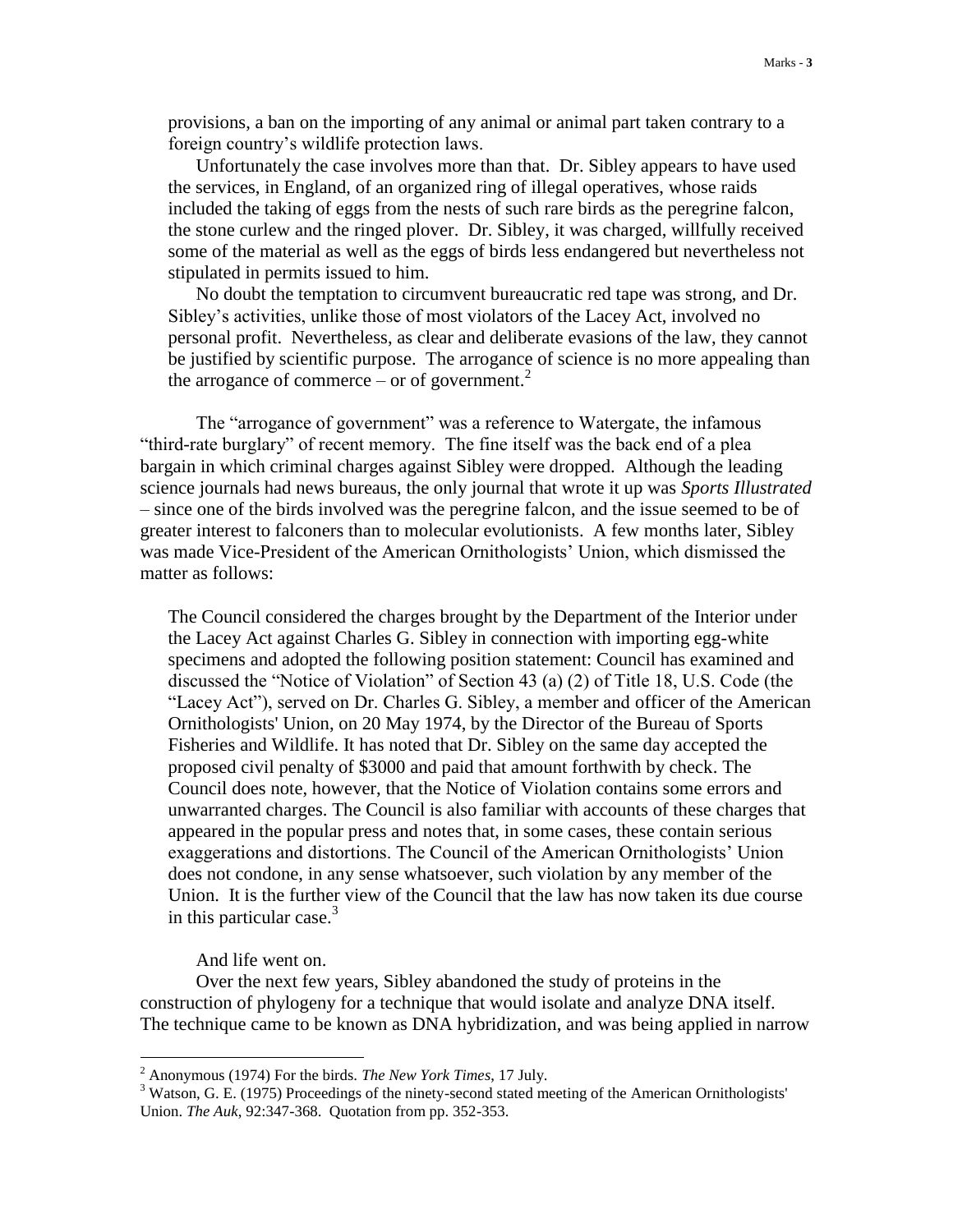ways to questions of vertebrate phylogeny. Sibley wished to apply it to the birds, and with a protégé, Jon Ahlquist, developed a machine to mass-produce the relevant data, 25 experiments at a time.

The technique involved four steps, predicated on the double-helical structure of DNA, and the experimental ability to separate the two DNA strands from one another reversibly by heating and cooling. First, the DNA was biochemically isolated from blood, discarding the repetitive part of the genome (by boiling the DNA, which dissociates it into single strands, then allowing the DNA strands to rejoin or reanneal for a short period of time, and then discarding the fraction that reanneals rapidly, which is presumably the repetitive DNA), and radioactively

labeling this unique-sequence DNA. Second, bringing this DNA into contact with a thousand-fold excess of unlabelled DNA from another species, and allowing it to reanneal, thus producing a sample of double-stranded DNA in which one strand from one species is labeled and the other strand from the other species is not. Third, dripping this DNA sample through hydroxylapatite (HAP), which has the property of binding double-stranded DNA, and allowing single-stranded DNA to pass through. Upon raising the temperature incrementally, DNA dissociates into single strands and passes through the column for collection. The radioactivity in each sample is a measure of the single-stranded DNA released at that specific temperature, and should ideally yield a single-peak curve when plotted against temperature.

Fourth, the information encoded in this curve must be retrieved and compared with other experiments. DNA hybrids from closely related species ought to be held together by many bonds, because their sequences are so similar, while DNA hybrids from distantly related species ought to be held together by fewer bonds, because they are held together by fewer bonds. Thus, it should take less heat to separate the strands of DNA hybrids made from distantly related species. One need only single calculate the differences in "melting temperatures" strand DNA (or  $\Delta T$ ) and the result would be a scalar comparison of the similarity of genomic DNA across species.

By the early 1980s, Sibley and Ahlquist had published several papers on the phylogeny of birds, from the standpoint of DNA hybridization. Further, they began to wage a rhetorical war for the transcendence of their method of phylogenetic study over all others. The advantage of the technique,







according to its proponents, is that it is genetic (rather than phenotypic), quantitative (rather than impressionistic), genomic (rather than based on a single DNA feature), and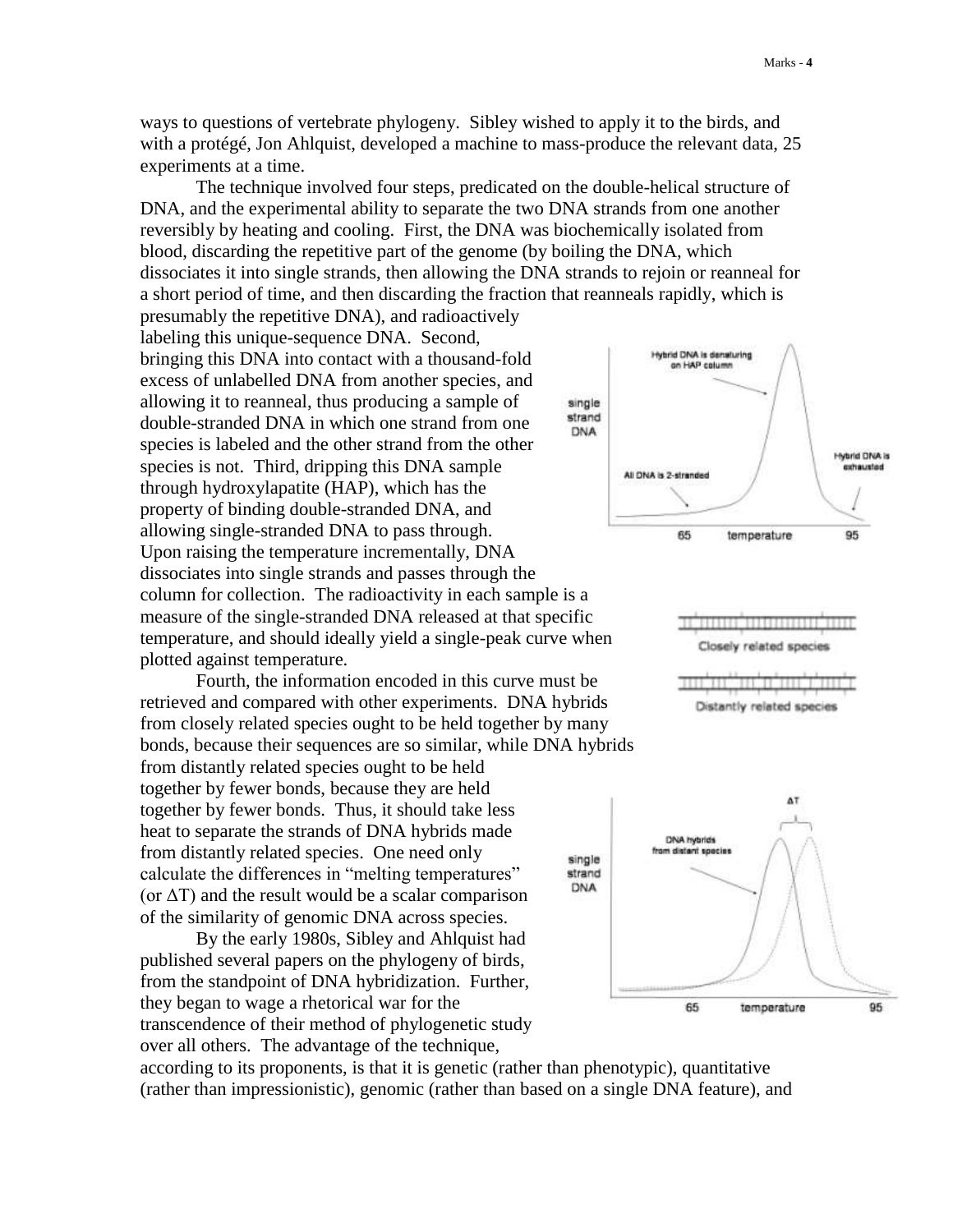precise or replicable (rather than idiosyncratic). Indeed, repeated in the derivative scholarly literature, DNA hybridization actually became a "holy grail" of phylogeny.<sup>4</sup> There were skeptics within the ornithological community, to be sure, but they were clearly on the defensive in the face of Charles Sibley and his DNA hybridization machine.

With the obvious success of the technique in settling avian phylogeny, Yale anthropologist David Pilbeam (who moved to Harvard in 1981) suggested they apply it to a problem in primate evolution. Pilbeam's work on *Ramapithecus* had proven to be a perfect foil for the pioneering "molecular clock" work of Vincent Sarich and Allan Wilson in 1967. A decade and a half later, Pilbeam pointed Sibley toward another problem.<sup>5</sup> The molecular data consistently seemed to show the relationships among humans, chimpanzees, and gorillas as "too close to call" although the anatomy seemed to link chimpanzees to gorillas. What might DNA hybridization show?

In 1984, *The Journal of Molecular Evolution* published their result: Not only did DNA hybridization afford a "resolution of the trichotomy," but the resolution was in favor of a human-chimpanzee connection, not gorilla-chimpanzee.<sup>6</sup> It was genomic, quantitative, and precise. But was it real? Statisticians were quite vexed.<sup>7</sup>

## **The Sibley-Ahlquist data**

 $\overline{a}$ 

In 1985 I was a post-doctoral researcher in a molecular genetics laboratory at the University of California at Davis. I was one of the first biological anthropologists to be sequencing DNA at the dawn of the genomics age, and was involved in a project on the evolution of alpha-globin genes in primates. As one of a small group of "molecular anthropologists" I began to be asked how credible the new work was. And like others in the field, I had no idea.

Carl Schmid ran a laboratory in the same department, working on the evolution of repetitive elements in the human genome. He actually had worked with the hydroxylapatite columns to separate repetitive from non-repetitive DNA, and was familiar with its use and whatever limitations it might have. Over a pitcher of beer one afternoon, he shared them with me.

Two issues were elevated above all others. First, the technique should not be able to work so well on very closely related species. It was predicated on the clear separation of repetitive and unique-sequence DNA, the former presumably being junk and the latter presumably being genes. Roy Britten, who had developed the technique for Sibley, had advanced a model of the genome in which repetitive DNA and unique sequence DNA

<sup>4</sup> Gould, S. (1985) A clock of evolution. *Natural History*, 85 (4):12-25.

<sup>&</sup>lt;sup>5</sup> Maryellen Ruvolo, personal communication. Also: http://www.sms.cam.ac.uk/media/754446, approximately 29:10 into the video.

 $6$  Sibley, C. G., and Ahlquist, Jon E. (1984) The phylogeny of the hominoid primates, as indicated by DNA-DNA hybridization. *Journal of Molecular Evolution*, 20:2-15.

<sup>&</sup>lt;sup>7</sup> Templeton, A. R. (1985) The phylogeny of the hominoid primates: A Statistical analysis of the DNA-DNA hybridization data. *Molecular Biology and Evolution*, 2:428-433. Saitou, N. (1986) On the Delta-Q test of Templeton. *Molecular Biology and Evolution*, 3:282-284. Ruvolo, M., and Smith, T. (1986) Phylogeny and DNA-DNA hybridization. *Molecular Biology and Evolution*, 3:285-289. Felsenstein, J. (1987) Estimation of hominoid phylogeny from a DNA hybridization data set. *Journal of Molecular Evolution*, 26:123-131.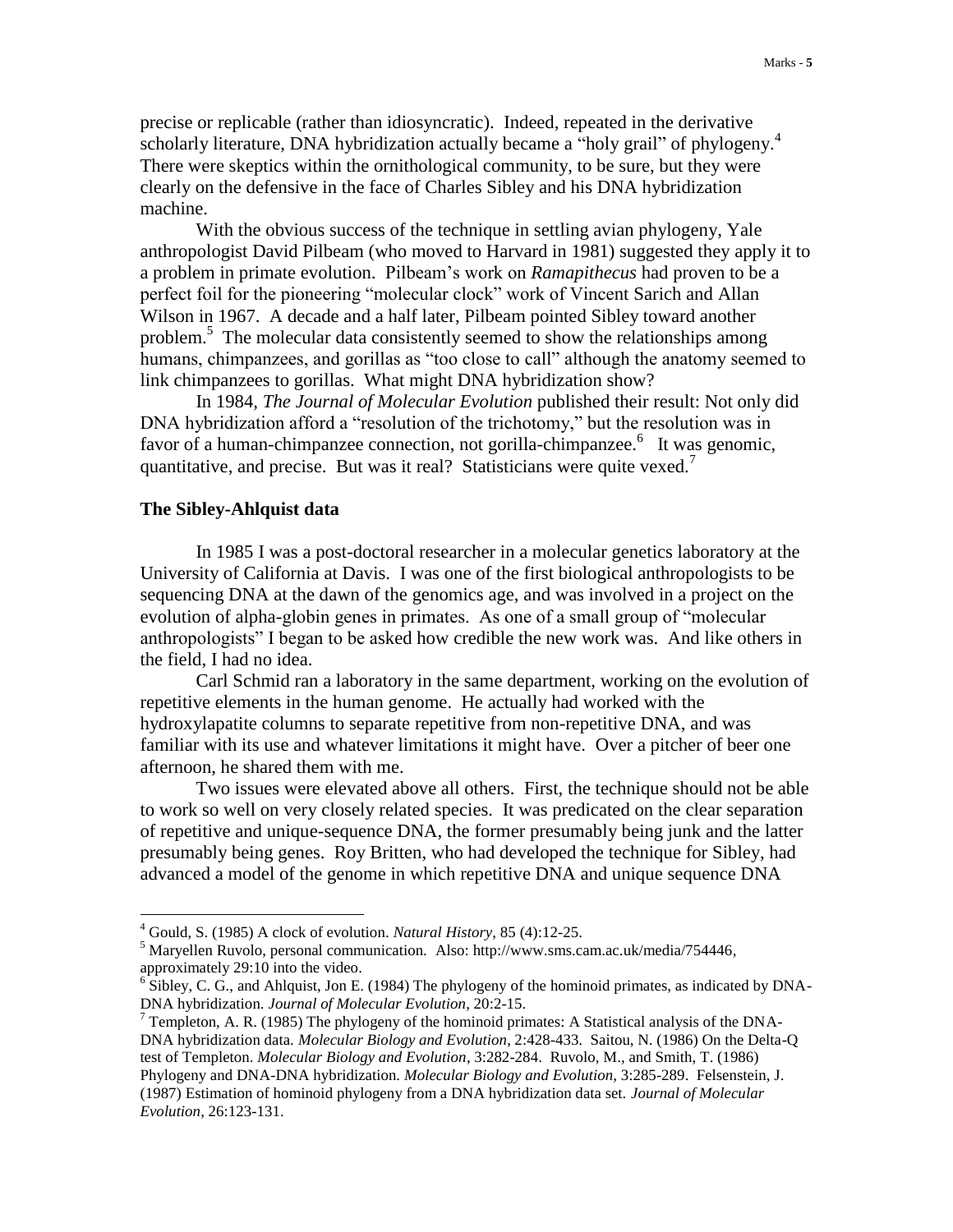were indeed compartmentalized, a generalization along the model of "satellite DNA," which he had discovered. Schmid, however, had demonstrated that much of the repetitive DNA was not localized, like satellite DNA, but interspersed within the uniquesequence DNA. It was consequently impossible to purify the genomic unique-sequence DNA of redundancy. The genes themselves were repetitive: there were no less than seven gene sequences in the alpha-globin cluster. The presence of this interspersed redundancy might create a level of "noise" in the experiment that would render it impossible to make fine-scale phylogenetic determinations. The only way to tell would be to look carefully at the data for it.

Which brought us to the second issue: The highly-touted Sibley-Ahlquist paper included no meaningful documentation. It gave  $\Delta T$  values for each pair of species, but provided only minimal discussion of how each individual value was produced. The crucial part of the analysis, after all, involved reducing a bell-shaped curve into a single number, but there were no bell-shaped curves, or DNA melting profiles, included in the paper to examine.

The only way to gauge the strength of the phylogenetic inference from the data would be to see the DNA melting profiles. The proper course of action, we decided, was to ask Sibley if we could reanalyze his data. Sibley refused. Next we approached Emile Zuckerkandl, editor of *The Journal of Molecular Evolution*, who supported Sibley's right to sequester his data from potential critics. This particularly infuriated Schmid, who was on Zuckerkandl's editorial board. We also began to hear grapevine stories about other workers in ornithology and molecular evolution who had asked to see some of the data, and were rebuffed on the grounds that they were potential critics.

We decided to reproduce manually a melting profile, as closely as possible to the conditions specified by Sibley and Ahlquist, and to use it as a springboard to present the potential problems and the lack of available documentation in this widely-discussed work. We prepared a manuscript and sent it to the *Journal of Human Evolution*, of which I was on the editorial board. The review was coordinated by board member Maryellen Ruvolo, who had already publicly spoken and published on behalf of the Sibley work. She sent it to Jon Ahlquist and Roy Britten to review, and joined them in unanimously deciding that the paper be rejected. I called the editor-in-chief, Eric Delson, to voice a complaint about the propriety of the review process. Delson agreed to set up a phone conversation between me and Roy Britten.

I have two recollections from the conversation with Britten. First, I remember arguing that if there were a major paper influencing opinion in his own field, and that the documentation for it were not available, would he not want that fact to be disseminated? And second, I distinctly remember feeling as though I were beating my head against a wall.

It was consequently entirely serendipitously that I received a package from Britten in early December of 1997, after having moved to Yale that summer. The good news was that the package contained about one-eighth of Sibley and Ahlquist's raw primate data, which Britten had gotten from Sibley at a conference the year before, and now, with Sibley's agreement, had copied for me. $\frac{8}{3}$  The bad news was that it was

<sup>&</sup>lt;sup>8</sup> The note, dated 2 Dec 1987, said, "Dr Marks, Charles said to send you the data I have and he will send you more if you need it. Roy Britten [P.S.-] Direct computer printouts!" I wrote to Sibley on 15 December 1987, but never received anything else.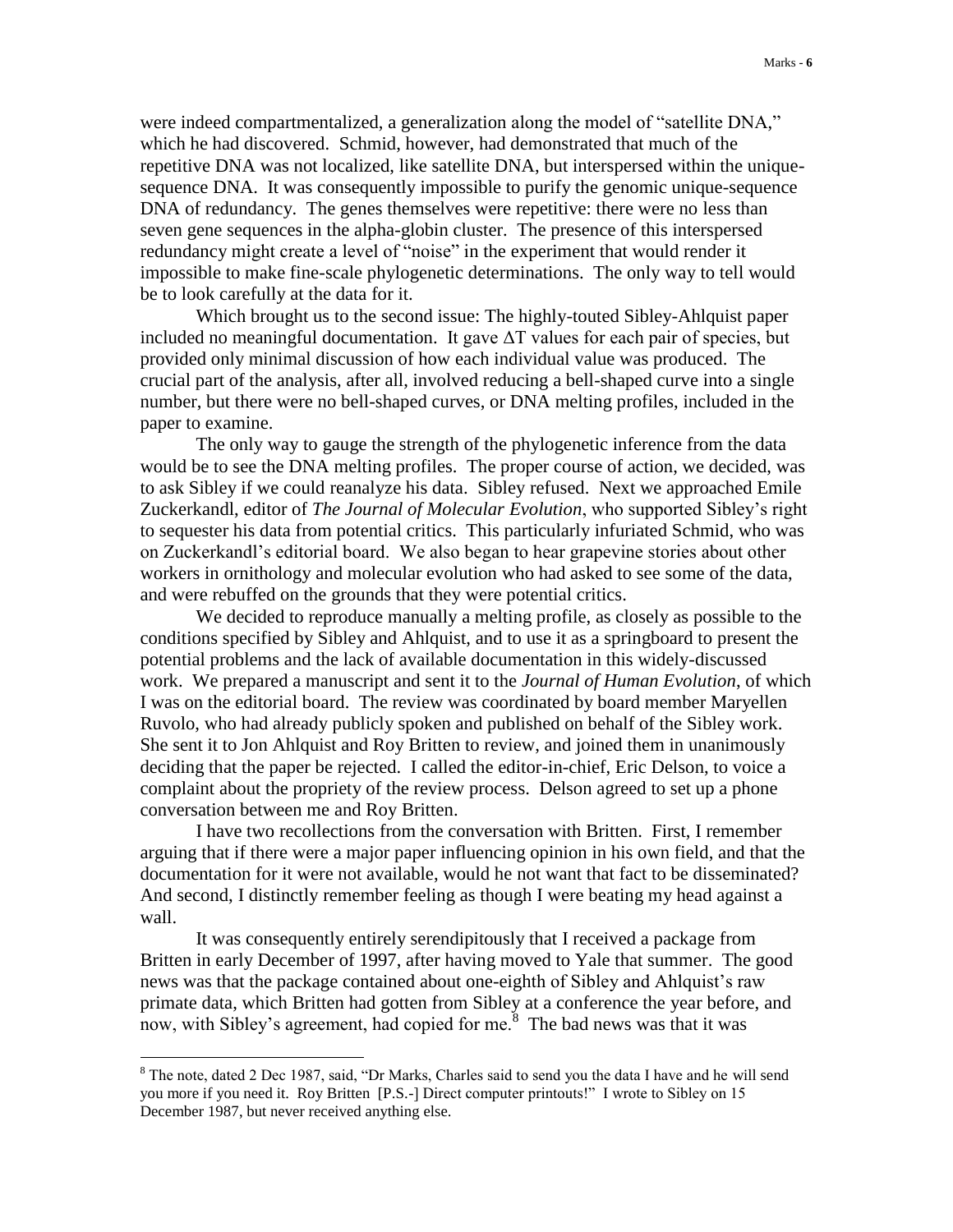approximately fifty pages of three columns of numbers, labeled as to experiment and species being compared, but with no indication of what each specific number actually meant. I copied it for Carl Schmid, and after wondering briefly about the propriety of the act, I sent a copy to Vince Sarich at Berkeley as well, with whom we had discussed the issues.

Schmid quickly deciphered the meaning of each row of numbers and we set out to calculate the values from the data we had, as closely as possible to the way Sibley and Ahlquist said they had. We quickly discovered a significant anomaly. Sibley and Ahlquist had claimed a high degree of replicability for their work. When they compared human to chimpanzee, they published the mean and range of the  $\Delta T$  values; but we had one-eighth of their data, and we calculated values for several experiments that actually lay far outside the range they had given.

While we were mulling this over, Sibley and Ahlquist published their second paper on the apes. One of the defenses we had heard over the grapevine was that our questions were largely moot, since Sibley and Ahlquist had a paper in the pipeline that was going to settle the matter. When that was first articulated to me, however, I had replied, "You mean the first paper didn't settle the matter, then?"

The new paper, also in the *Journal of Molecular Evolution*, expanded the sample size, made the phylogenetic separation even clearer, and gave the particular experiment numbers and  $\Delta T$  values.<sup>9</sup> We were suddenly in the position of being able to match our ΔT values to theirs, for at least a portion of their experiments. And now we could see clearly that our calculations matched theirs 60% of the time, and differed by over a halfdegree 40% of the time. A half-degree was a very significant discrepancy, for it was greater than the ostensible difference, in their original paper, between human-chimp DNA (1.8 degrees) and human-gorilla DNA (2.2 degrees).

It was now clear that some crucial analytic steps had been consistently omitted from their published papers, and that consequently the papers had been reviewed essentially under false pretenses – for the replicability that had anchored the work was clearly considerably overstated, at best. I wrote to Ahlquist on 16 February 1988 to ask for a clarification (the gravity of the matter now seemed to dictate keeping a paper trail; a response to this letter would ultimately arrive in early April<sup>10</sup>) and Carl Schmid, Vince Sarich, and I began to prepare two manuscripts now, for different target audiences. The first, submitted to the *Journal of Human Evolution*, was directly handled by the editorsin-chief, and went through two rounds of peer-review and a round of the lawyers at Academic Press before being published. The second was submitted to the *Journal of Molecular Evolution*, and review was coordinated by the editorial board member Allan Wilson. Wilson was a long-time collaborator of Sarich's, and Schmid was himself on the editorial board. Wilson helped rewrite the paper after a first review, and after a second round of enthusiastic reviews, accepted the paper on behalf of the journal. A few days later, we received word that Emile Zuckerkandl, editor-in-chief of the *Journal of* 

 $9$  Sibley, C. G., and Ahlquist, Jon E. (1987) DNA hybridization evidence of hominiod phylogeny: Evidence from an expanded data set. *Journal of Molecular Evolution*, 26:99-121.

<sup>&</sup>lt;sup>10</sup> Ahlquist to Marks, dated 21 March 1988, but postmarked 29 March 1988.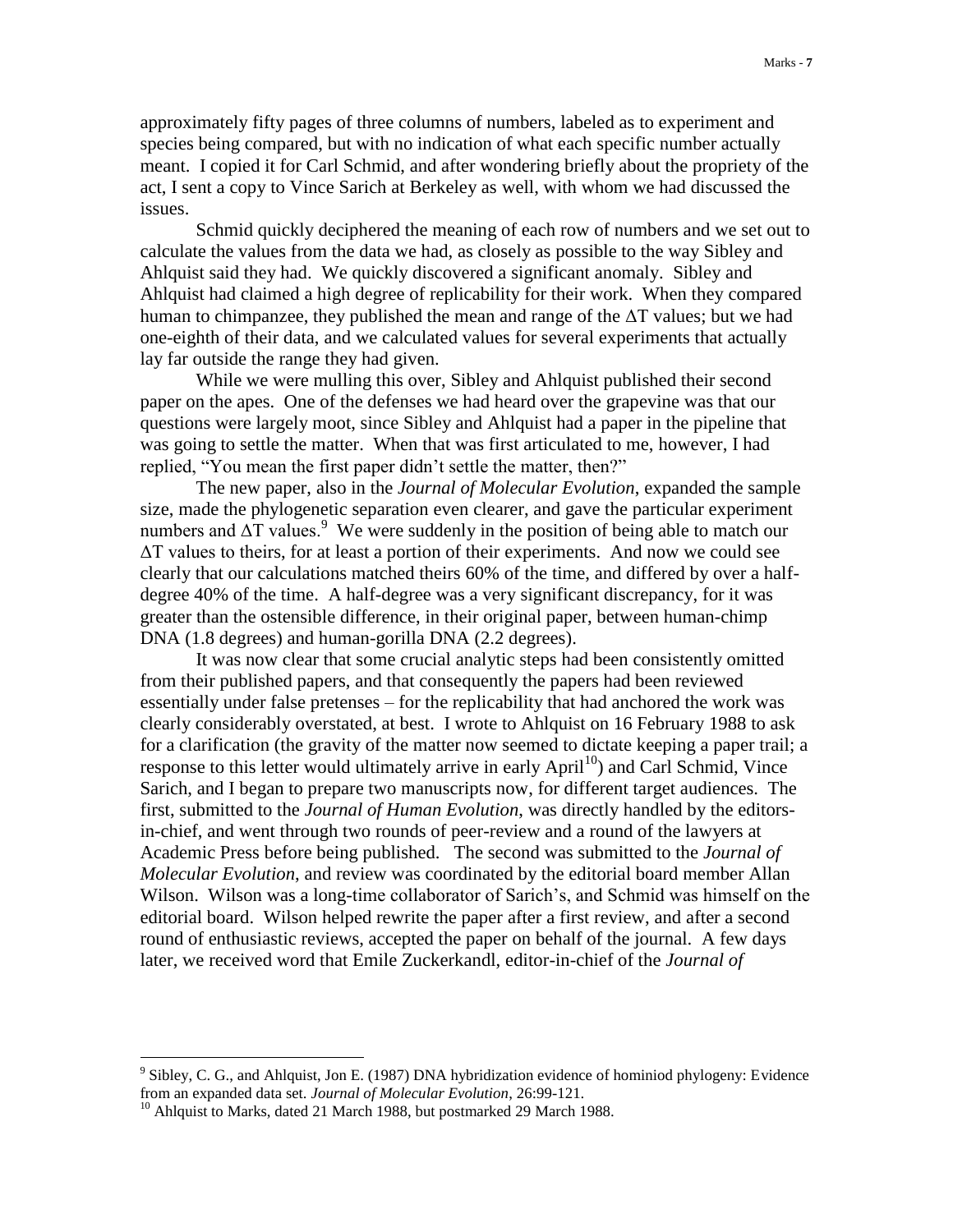*Molecular Evolution*, had un-accepted it. It was subsequently published in the journal *Cladistics*. 11

## **Why DNA Hybridization Doesn't Work: Paralogy**

The ubiquity of repetitive DNA means that there will always be a small proportion of DNA able to bond, however imperfectly, to the "wrong" partner in the other species. The amount of pairing of these serial homologs in different species, or paralogs, will depend upon the features of any particular experiment. Where the crucial distinction is between a few tenths of a degree, a bit of poorly-paired paralogous DNA may artificially deflate the melting temperature, because of the way that value is calculated.

The presence of paralogous DNA would show up on the melting profile as a small satellite peak to the left of the main one. Being less perfectly matched to their DNA partners, the paralogs would be less thermally stable and elute off the HAP column at a lower temperature. It we measure the "melting temperature" as the temperature corresponding

 $\overline{a}$ 

Homology of genes in the human alpha-globin cluster



to the highest point on the melting curve, the melting temperature would be unaffected by the size of this secondary peak. We can call this measurement of the thermal stability of the DNA hybrids  $T_{mode}$ . Its merit is that it is insensitive to the paralogous DNA; but its disadvantage is that it is difficult to calculate precisely, because the temperature is raised in increments of 2.5 degrees, and the data are collected discontinuously. Some subjective "curve fitting" is thus necessary to estimate the temperature precisely, which is just what practitioners claimed to be avoiding.



To obtain a more precise value, we can transform the melting profile into a cumulative curve, and interpolate to find the temperature at which 50% of the DNA is

<sup>&</sup>lt;sup>11</sup> Allan C. Wilson to Vince Sarich, Carl W. Schmid, and Jon Marks, 26 August 1988. Emile Zuckerkandl to Vincent M. Sarich, 19 September 1988. Sarich, V. M., Schmid, C. W., and Marks, J. (1988) DNA hybridization as a guide to phylogeny: A critical analysis. *Cladistics*, 5:3-32.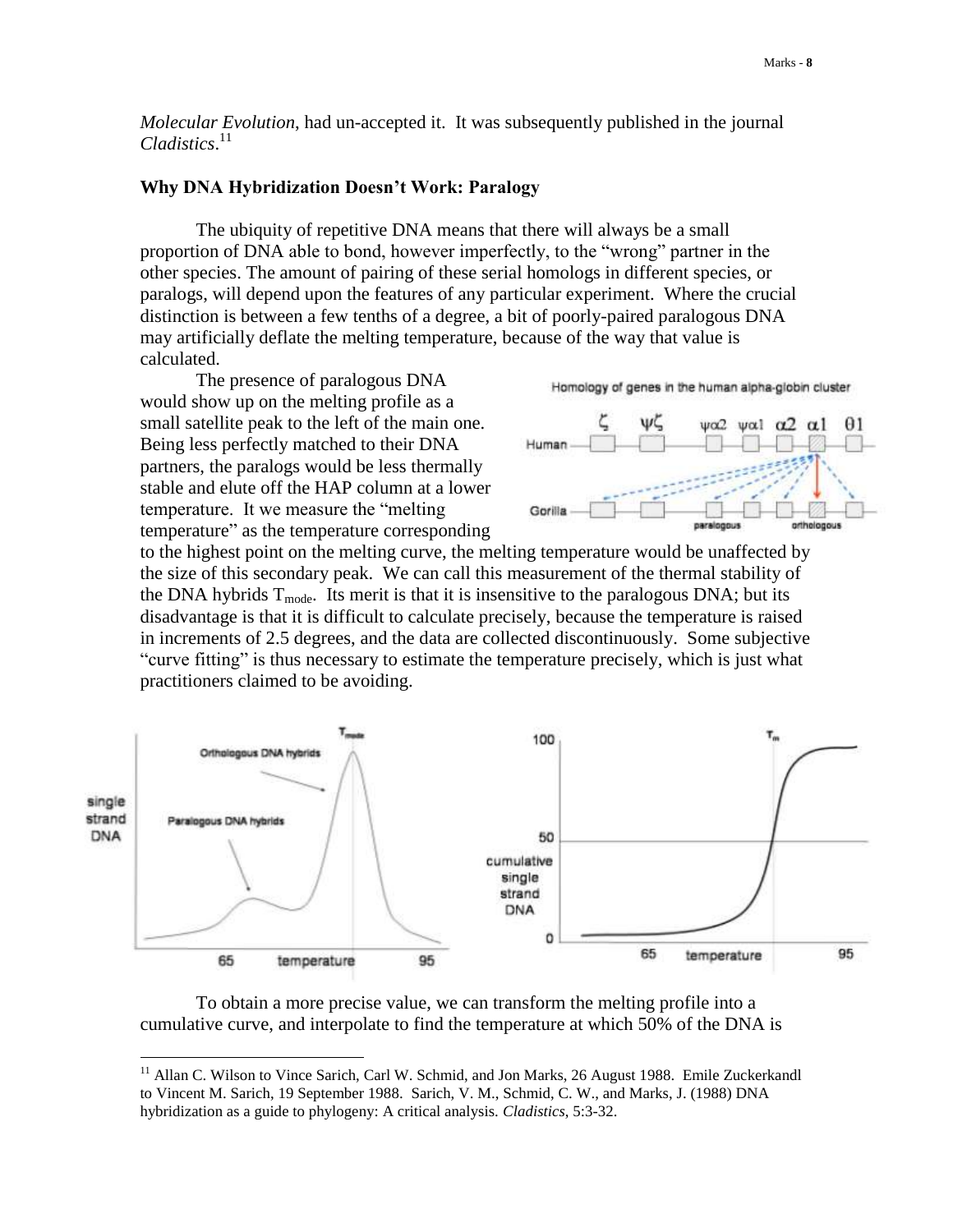single-stranded, or the median value. However, if there is a small fraction of DNA eluting as paralogs – say 5% of the sample – then the 50% point will necessarily incorporate that, and we will record a value that does not actually reflect the thermal stability of the orthologs, which is what we are presumably interested in. If 5% of the DNA is paralogs, then the DNA of interest comprises only 95% of the total; the cumulative curve itself will be shifted to the left slightly, and we will record a 50% value when actually only 45% of the orthologs have melted (along with all of the paralogs, comprising the first 5%). So this measurement, the simple median or  $T_m$ , has the advantage of precision – being straightforward to produce – but has the disadvantage of inaccuracy, depending upon the particulars of the DNA preparation, expressed in the melting curve.

Neither of those, however, was what Sibley and Ahlquist measured. Preferring the more precise measurement, they discarded the  $T_{mode}$ . They also wanted a measurement of the melting temperature of the DNA hybrids that could be used to compare species quite distantly related to one another. So they adopted a median (50%) value, but not of the DNA that actually formed hybrids. To return to the formation of the hybrid DNA itself, we initially assumed that all of the labeled DNA found a partner in the other species' DNA. But for distantly related species, not only will the thermal stability of their DNA hybrids be lower, but DNA segments are more likely *not to be able to find a partner at all* in the other species' DNA sequences.

So the percentage of DNA that actually forms hybrids is itself a measure of the genetic similarity of the two species, albeit a rather crude one. This gives us two different measures of genetic similarity: the amount of DNA that was able to pair up between the two species, and the thermal stability of the DNA hybrids. Sibley and Ahlquist combined these into a single value, as follows. Their equipment ran the thermal elutions of hybrid DNA in batches of 25, the first always being the DNA of one species hybridized to itself, that is to say, the homoduplex control – from which the melting temperatures of the inter-species DNA hybrids or heteroduplexes would be subtracted to yield the  $\Delta T$ . The first data point (collected at the lowest temperature) of each thermal elution through the hydroxylapatite column would contain any unhybridized DNA, which would be discarded or ignored in the calculation of  $T_{mode}$  and  $T_m$ . Sibley and Ahlquist, however, retained this information, and assuming that the control had hybridized to 100%, would calculate a normalized percent of hybridization (NPH) for each experiment. If a particular experiment had an NPH of 90%, then their cumulative curve, from which they would interpolate the median value, would begin with 10% of the hybrid DNA being single-stranded, rather than 0%. This median value, which incorporates the extent of hybridization into the calculation of thermal stability, is the  $T_{50}H$ . Its benefit is that it permits measurements to be made on more distantly related DNA samples; its disadvantage is that it adulterates the measurement of the thermal stability of the DNA hybrids, and adds an additional source of experimental variability. Not only would the individual values be affected by variation in thermal stability, but as well by variation in the extent of hybridization. And more importantly, two experiments producing DNA hybrids with identical thermal stabilities might appear spuriously to be different, if their extent of hybridization were different.

That is precisely the situation that exists for these two experiments from the Sibley-Ahlquist work: 1165-2 (Human to Chimpanzee) and 1165-13 (Human to Gorilla).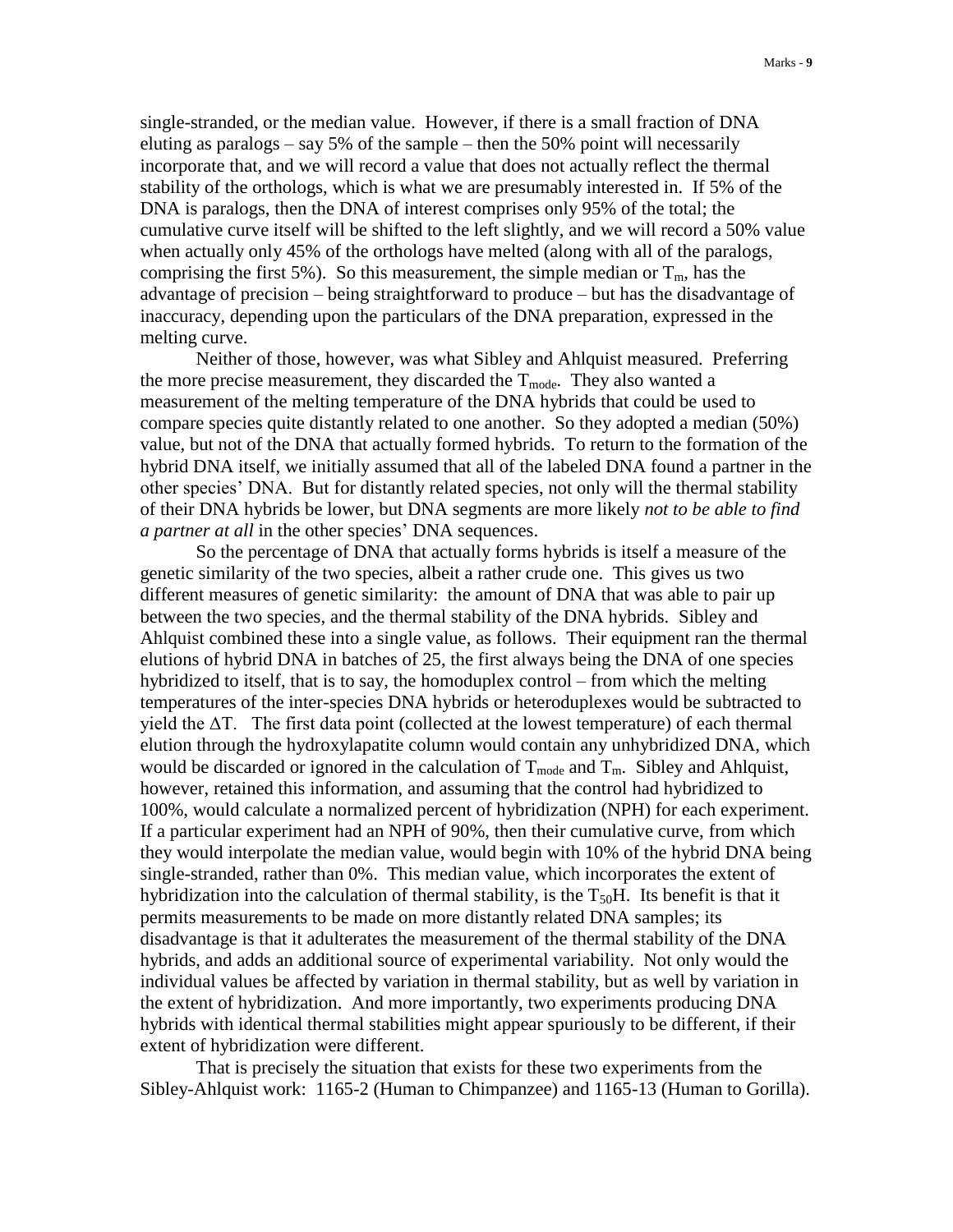

If we compare their  $T_{50}H$  values (left), we see the Human-Chimp temperature (at 50% single-stranded, the median) to be considerably higher than the Human-Gorilla value. But the Human-Gorilla curve begins (at 62.5º) with about 10% of the DNA hybrids already single stranded. If we eliminate this information and study only the thermal stability of the DNA hybrids, that is to say, the  $T_m$  (center), we see virtually no difference at all in the melting profiles. And if we look at the  $T_{mode}$  curve (right), we see that they directly overlie one another (80º-95º), the only slight difference between them lying apart from the main curve, in the region of paralogous DNA (75º).

The percent of hybridization thus introduces a spurious difference between the melting temperatures, if one adopts the  $T_{50}H$  statistic. Of course, it could be the case that the difference in the extent of hybridization is consistent and phylogenetically informative. But empirically it is not: We had 15 experiments comparing Human-Chimp, in which the percent hybridization ranged from 90.7 to 102.3 (that is to say, the Human-Chimp DNA hybridized more extensively than the Human-Human control!), with a mean of 96.1%. We had 20 Human-Gorilla experiments, ranging from 90.2 to 97.9, with a mean of 95.2%. There is no statistical difference between them, and as we had expected, introducing the extent of hybridization simply makes the actual DNA comparisons even cruder.

This difference between  $T_m$  and  $T_{50}H$  will become crucial to understanding subsequent arguments.  $T_m$  measures the median melting temperature of the DNA that formed hybrids;  $T_{50}H$  measures the median melting temperature of the DNA that conceivably could have formed hybrids. Since  $T_{50}H$  incorporates two variables, it should have a greater scatter than  $T_m$ ; and the two measures can only coincide if the percent hybridization of the particular experiment is exactly 100%, which is virtually never is.

Thus far, we have established that a small and variable fraction of imperfectlypaired paralogous DNA hybrids could have a significant blurring effect upon the measurement of thermal stability for closely related species. Essentially, the contribution of paralogous DNA to the calculation of a median temperature can simply outweigh any small differences in actual thermal stability of orthologous DNA pairs, which are presumably what the experiment strives to study. For more distantly related species, the same cause produces a different effect.

Consider two species that diverged from one another 10 million years ago. Their orthologous DNA hybrids will encode that divergence. Suppose, however, that the gene duplications within the genome happened, on the average, 100 million years ago. When you incubate the DNA from the two species to allow them to form hybrids, the amount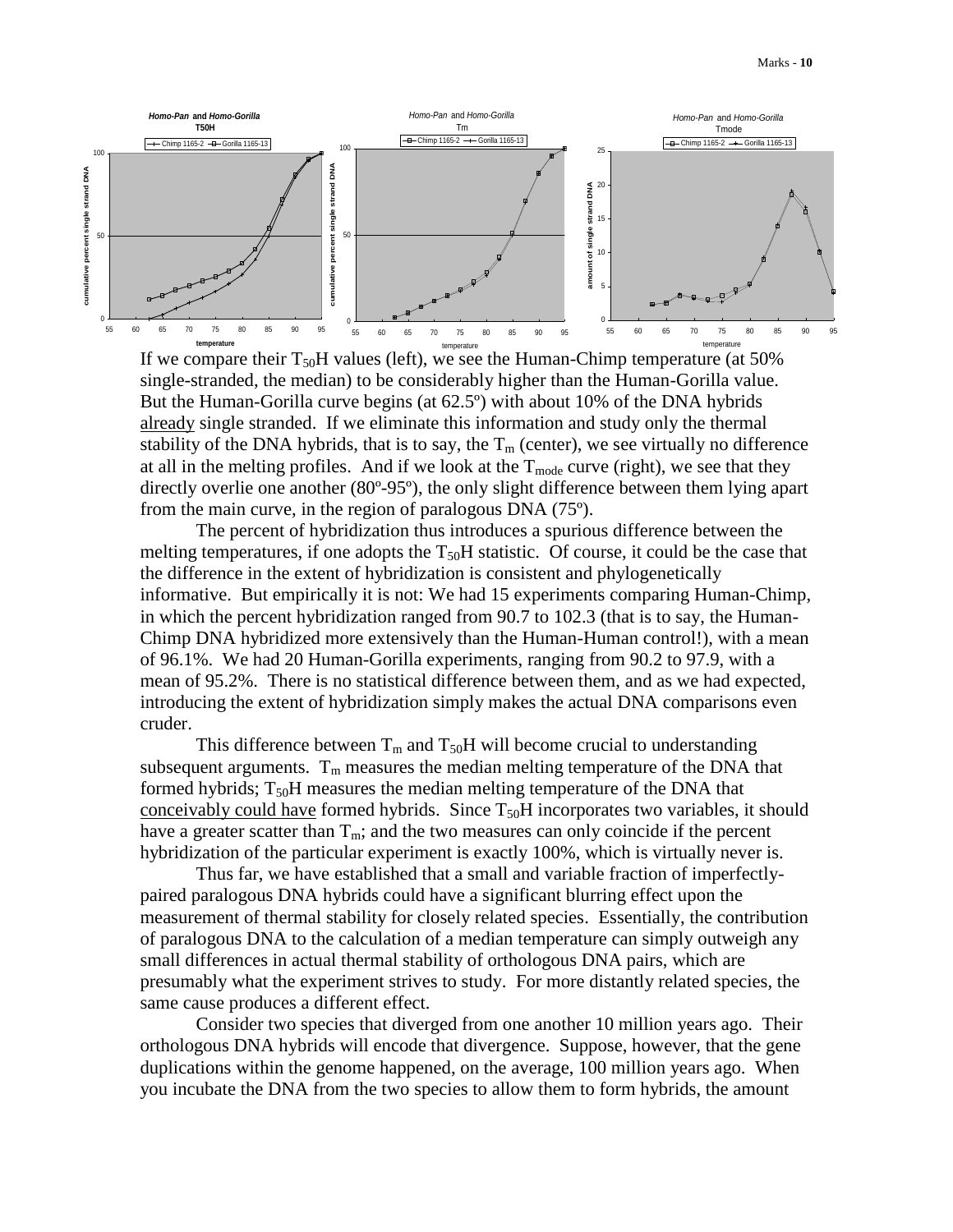that hybridizes will be high (since the species are closely related), the orthologs will be very thermally stable (for the same reason), and the orthologous pairings, being roughly *10 times more similar* to one another than the paralogous pairings, will be strongly favored by the thermodynamics of the experiment, so only a small proportion of the hybrid DNA might be expected to be paralogs. Now take two species that diverged 30 million years ago. Not only is there less hybridization, and the orthologous DNA is more divergent, but because the genes themselves still duplicated 100 million years ago, the orthologous DNA is now only *3 times more similar* than the paralogous DNA. In other words, there will be proportionately more paralogous hybrid DNA in the experiment itself, and it is more difficult to distinguish from the orthologous DNA. And for species that diverged 50 million years ago, fairly little DNA hybridizes, the orthologs are quite divergent, and are only favored over the paralogs *by a factor of 2:1*. The melting curve, which began as a large peak of orthologs melting at 86 and separate from a small satellite peak of paralogs melting at 70, becomes progressively lower, wider, and indistinguishable from the paralogs with increasing phylogenetic distance. And that is exactly what the Sibley-Ahlquist data show.

From experiment 1165, using human DNA bound to gorilla and then to gibbon (*Hylobates*), we see a curve that is flatter and wider for the human-gibbon hybrids, reflecting DNA that hybridizes less, is less thermally stable, and competes less successfully against paralogs. Adding the baboon, an Old World monkey, shows the trend continuing; and examining the tamarin, a New World monkey, yields a curve in which the paralogs and the orthologs blend into one another.



What these data show is that DNA hybridization indeed works, but only for a restricted phylogenetic range. For closely related species, the amount of separation is commonly too small in relation to the noise introduced by paralogous DNA to be meaningful; and for distantly related species, the paralogs can't be distinguished from the orthologs.

## **Correction:Falsification::Freedom-fighter:Terrorist**

For the apes at least, we now knew that (1) DNA hybridization should not be able to resolve this problem; and (2) it did not resolve this problem. Indeed, the technique had been applied by other researchers prior to Sibley and Ahlquist without resolving the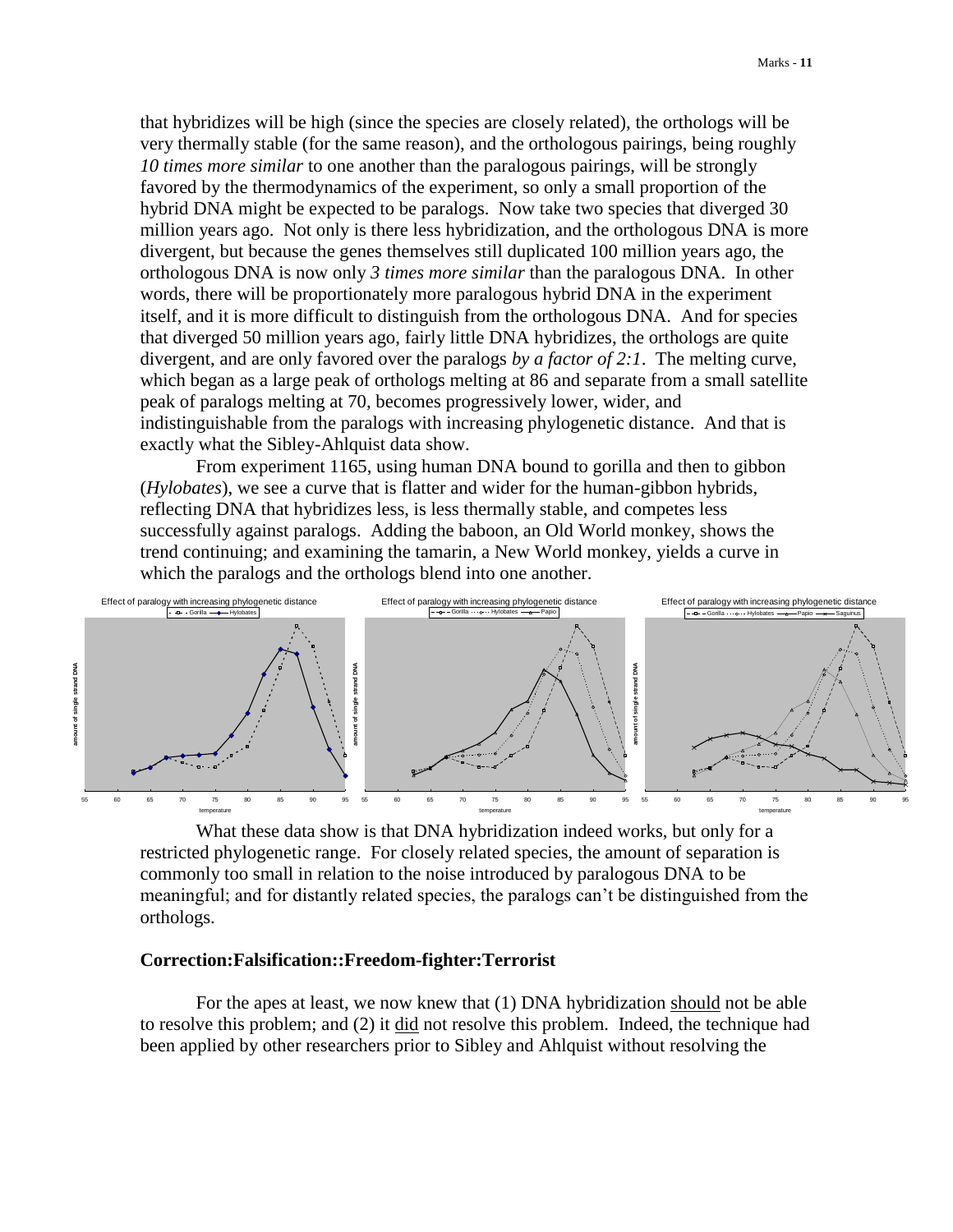problem.<sup>12</sup> So the next question was: How had Sibley and Ahlquist actually gotten it to work so well?

In a third paper on the subject, published in the *Journal of Molecular Evolution* in 1990, Sibley and Ahlquist finally acknowledged the application of three "correction methods".<sup>13</sup> The first is a correction for fragment length disparities. The experiment begins with the genomic DNA sheared to an average length of about 500 bp. However, DNA is easier to pull apart at the ends than in the middles, and the smaller the average fragment length, the higher is the ratio of ends to middles. One can correct for this, with an equation derived from the physical chemistry of DNA, if one measures the fragment length.<sup>14</sup> Although Sibley et al. (1990) noted that they had "corrected" some experiments this way, there is no evidence that they actually measured the fragment lengths and could therefore know how much of a correction to apply. That, of course, makes it unlikely *a priori* that the correction was applied in any sense legitimately.

More significant, however, is their own discussion of this correction factor, which we will call Correction #1. Although they claim to have applied this "Correction for Driver Length" only to a handful of experiments, they did not apply it with any consistency. They applied it to the Chimp-Human experiment 785A-10 to reduce the value of 2.7 (much higher than the mean) down to 1.5 (just below the mean) with the explanation that the human DNA "was faulty, apparently [sic!] short-stranded." And yet, the Gorilla-Human experiment 785B yielded a value of 2.2 (right around the published mean for those species) and underwent no alteration in spite of their statement that "the same faulty [human DNA] used in Exp. 785A was also used in Exp. 785B."

Even worse, the same "correction" was applied to experiment 843-6, to reduce the value of a Chimp-Human experiment from 2.6 to 1.6, according to Table 7 of their 1990 paper.<sup>15</sup> However, in Ahlquist's correspondence with me, he wrote that that particular experiment "just has a lower percent of hybridization than the others and therefore can be corrected."<sup>16</sup> But that is actually Correction  $#3$ : we haven't gotten to that one yet.

What I will call Correction #2 is the "Linear Correction" of Sibley et al. (1990). We deduced something like it from the results of Series 1165, which seemed to have an entire run of numbers off by about 1.2º from the published values. They argue, quite possibly correctly, that the labeled DNA samples became degraded over time. They infer that this degradation affects the melting temperature, but most curiously, not of all of the experiments using that degraded DNA. They conclude that only the first experiment in each series – the homoduplex control, from which each particular  $T_{50}H$  value will be subtracted to obtain a  $\Delta T$  – was affected and required correcting. "The correction

<sup>14</sup> This is the correction used by Caccone and Powell (below), who applied it much more creatively.

<sup>12</sup> Kohne, D. E., Chiscon, J. A., and Hoyer, B. H. (1972) Evolution of primate DNA sequences. *Journal of Human Evolution*, 1:627-644. Benveniste, R. E., and Todaro, George J. (1976) Evolution of type C viral genes: Evidence for an Asian origin of man. *Nature*, 261:101-107.

 $^{13}$  Sibley, C. G., Comstock, John A., and Ahlquist, Jon E. (1990) DNA hybridization evidence of hominoid phylogeny: A reanalysis of the data. *Journal of Molecular Evolution*, 30:202-236. Although we had deduced the existence of "correction factors," they were first mentioned in a letter I received from Jon Ahlquist early April of 1988, and then orally at a hastily-convened meeting on DNA Hybridization in southern California in 1989.

<sup>&</sup>lt;sup>15</sup> Sibley, C. G., Comstock, John A., and Ahlquist, Jon E. (1990) DNA hybridization evidence of hominoid phylogeny: A reanalysis of the data. *Journal of Molecular Evolution*, 30:202-236. Quotations taken from pp. 203 and 204.

 $16$  Ahlquist to Marks, 21 March 1988.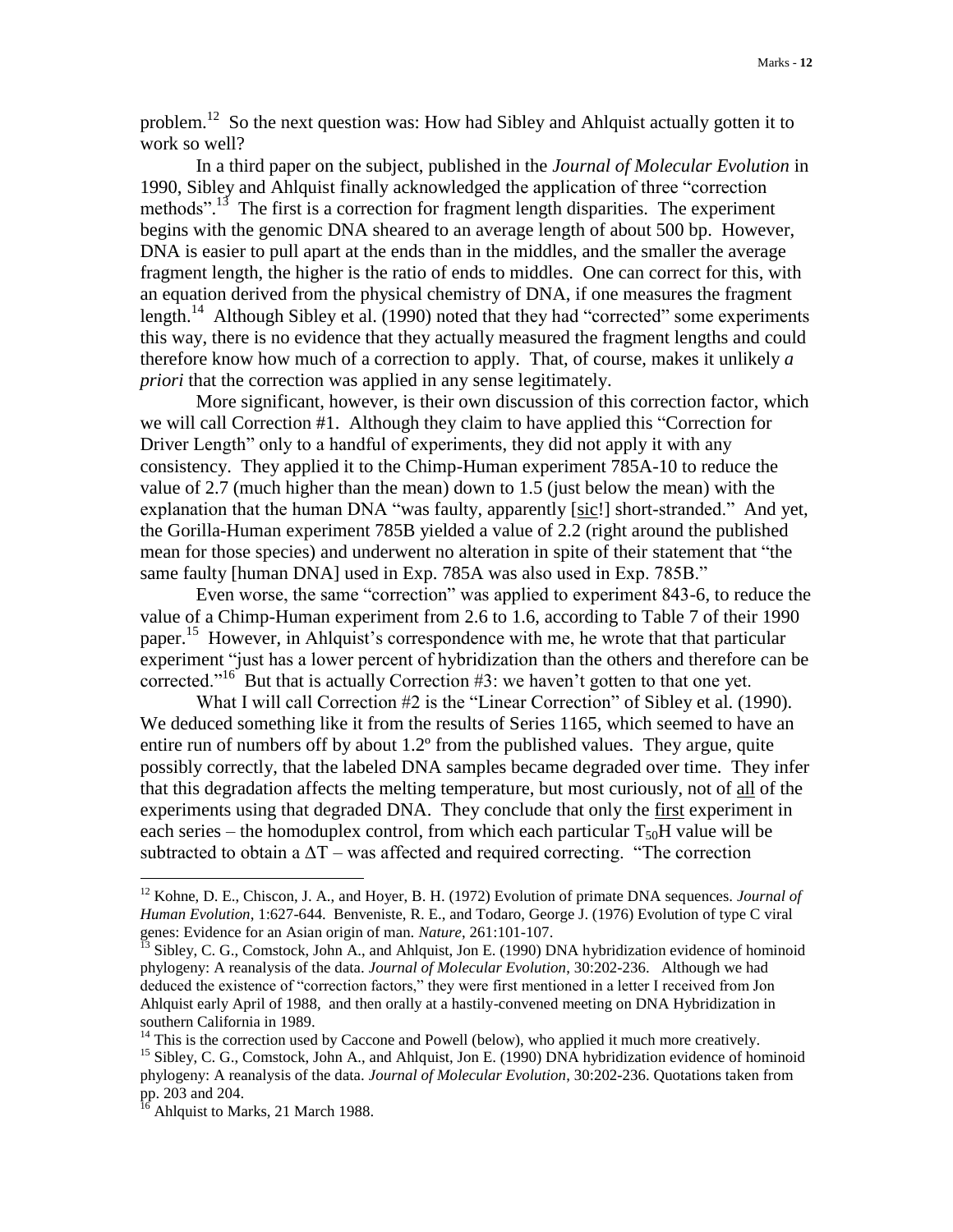procedure is to substitute the value of a good homoduplex for the faulty one and to calculate the delta values based on the substituted homoduplex."<sup>17</sup>

The substitution of controls across experiments, however, would be sufficient to flunk an undergraduate science student in most college laboratory courses. One hardly needs to say more.

Once again, however, there is an even worse side to this. Run 1165 included 5 Human-Chimp experiments, 8 Human-Gorilla experiments, 1 Human-Orangutan (1165- 14), and 1 Human-Gibbon (1165-15). In fact, the melting curves of 1165-14 and 1165-15 are nearly identical, with the gibbon DNA being slightly more similar to the human than the orangutan. We calculated the  $\Delta T_{50}H$  values to be 3.1 for Human-Orangutan, and 3.0 for Human-Gibbon. In their 1987 paper, which first allowed us to compare our calculations to theirs for the same experiments, Sibley and Ahlquist gave the results of these experiments as 3.1 for Human-Orangutan and 4.0 for Human-Gibbon, in line both with the established phylogenetic relationships, and with their published mean values – and without comment. In other words, they adjusted every experiment in this series upwards by over 1 degree, and skipped the Human-Orangutan experiment 1165-14, whose value was already in line with the expectation.

In the 1990 paper, they say they adjusted this series upwards by 1.2 degrees, by substituting the control. In a footnote, they add, "1165-14 should have been corrected to 4.3 in Sibley and Ahlquist (1987)," but make no mention of the Human-Gibbon experiment (1165-15), which was altered upwards, and thereby brought into line with the expected value. In other words, they did not actually even change the values for the whole series; they only changed the values within the series that they didn't like.

Correction #3 is the one they claimed to have used most extensively, applied to nearly 40% of their experimental values: the "Proportional Correction". Their justification involves the fact that the percent of hybridization (NPH) is a crude measure of relatedness. They plot the  $T_{50}H$  values against the NPH values and find them to be highly correlated (which is trivial, since  $T_{50}H$  incorporates NPH), and observe that "aberrant hybrids differ from those that lie close to the line" – although with no other specific criteria for judging an experiment to be aberrant other than the value it produced.

And how do they deal with it? "The correction is made by moving the aberrant point to the linear regression, determining the new NPH value, and calculating the new  $T_{50}$ H value." They do not say whether they move "the aberrant point" horizontally, vertically, or orthogonally. What they do appear to be saying is that they correlated two variables and moved the data into the regression line describing them. Even if this were valid, it would negate all the statistical treatments, which had been assuming the datapoints were independent of one another. The low standard deviations they reported were consequently, at best, nonsense.

And the "even worse": Sibley et al. (1990) did not even bother to illustrate this point with the primate data, which was the subject of the paper. Rather, they illustrated it with bird data. And the illustration is not particularly straightforward: rather than showing the correlation of  $T_{50}H$  and NPH (as actually described in the text), they showed  $\Delta$ T<sub>50</sub>H and 100-NPH. Here is their illustration (left). Not only is it difficult to relate to the text, but it is also unduly complex, and not derived from the dataset under discussion. But there is some crucial sense to be made from this illustration, and once again, it does

<sup>17</sup> Ibid., p. 228.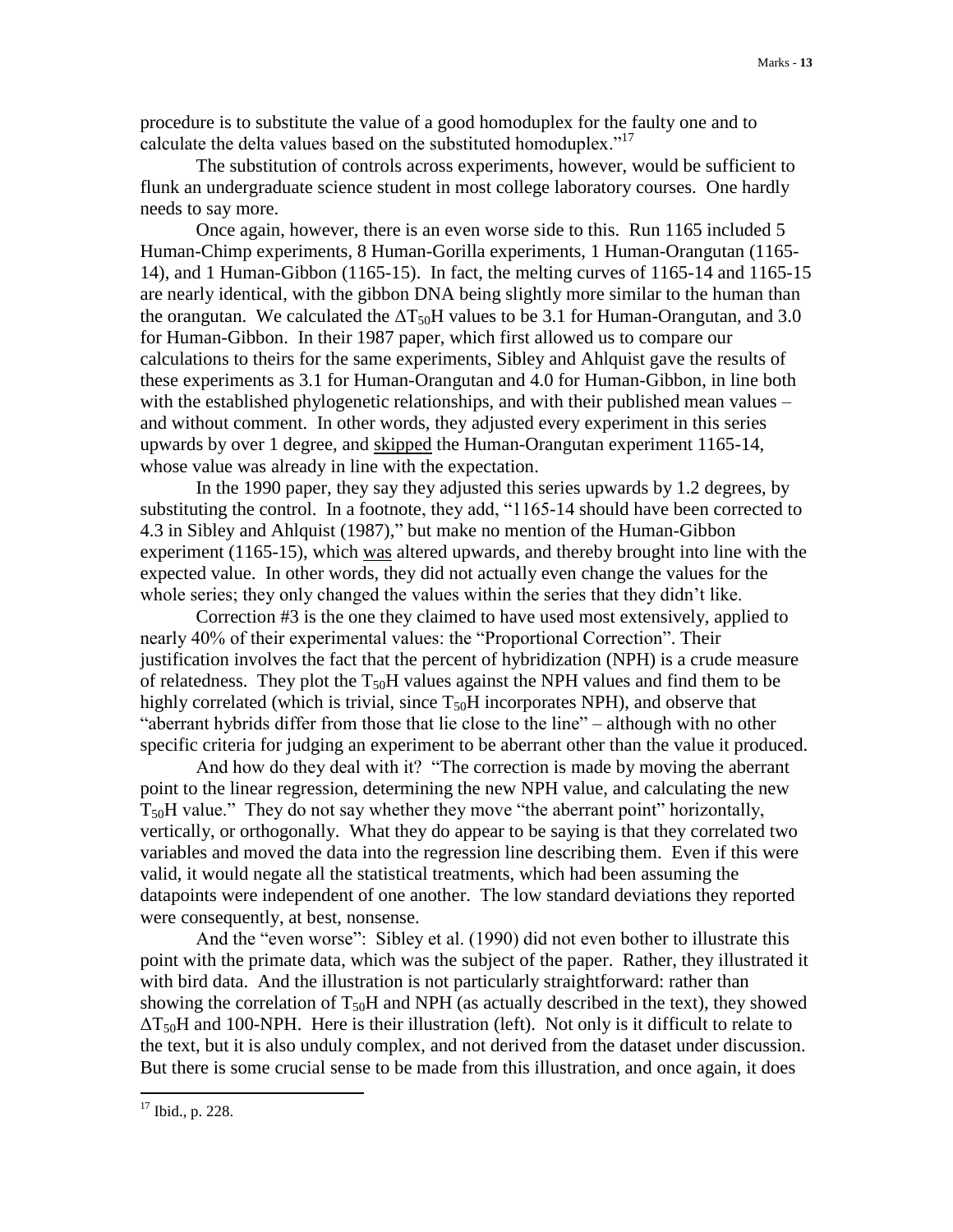not cast their data analysis in a good light. First, orientation: the points at the upper right are of distantly-related species, and the ones at the lower left are of closely-related species. Now, notice that the correlated points fall into two general groups: the ones tightly clustered around the regression line (X-axis values for 100-NPH ranging from 25-



50), and the ones that seem to be uncorrelated (X-axis values for 100-NPH ranging from 0-25), as grouped in the identical illustration at right. Remember, however, these are bird data, concerning species that are far more distantly related to one another than the Human-Chimp-Gorilla triad under discussion. The well-correlated points hybridized from 50-75%; but Human-Chimp-Gorilla invariably hybridized above 90%. In other words, the only points on the graph that are directly relevant to the issue at hand are those on the extreme left side, where 100-NPH ranges from 0-10. And for those points, there is no relationship between thermal stability and extent of hybridization at all: the scatter indicates a very poor correlation between the two variables in this range. Consequently, even their rationalization for this adjustment makes no sense.

I invoked the most significant conclusion of their 1990 paper as an epigram for this paper, however. "If the corrections had not been used, it is virtually certain that Sibley and Ahlquist would have concluded that *Homo*, *Pan*, and *Gorilla* form a trichotomy." In other words, their data did not actually bear out their conclusion, as we had suspected from the outset.

Was it fraud? Of course it is beyond our capability to prove that, for it would necessitate establishing an intent to deceive – the *mens rea* or guilty mind, which is virtually impossible to establish. Instead, I will lay out two alternatives, each of which may explain what happened. It is important to recall, however, that there are three exceedingly non-normative, and presumably rare, behaviors co-occurring here.

First, this entire episode really began with the refusal of Sibley and Ahlquist to provide documentation of their work to their peers. We were not the only ones who had asked and been rebuffed; we were simply the ones who pursued it the farthest. Second, if the data "corrections" that drove the conclusions had been described in the papers, it seems unlikely that the papers would have been published in their present form. And even if reviewers had not paused to consider critically the nature of these "data corrections," certainly readers would have been in a position to do so. The failure to include a crucial part of the data analysis in a scientific paper is quite irregular, and in this case obviously prevented reviewers and readers from being able to assess the validity of the results accurately. In fact, it is even more irregular than refusing to allow interested colleagues to examine the data from a published paper. And third, how many practicing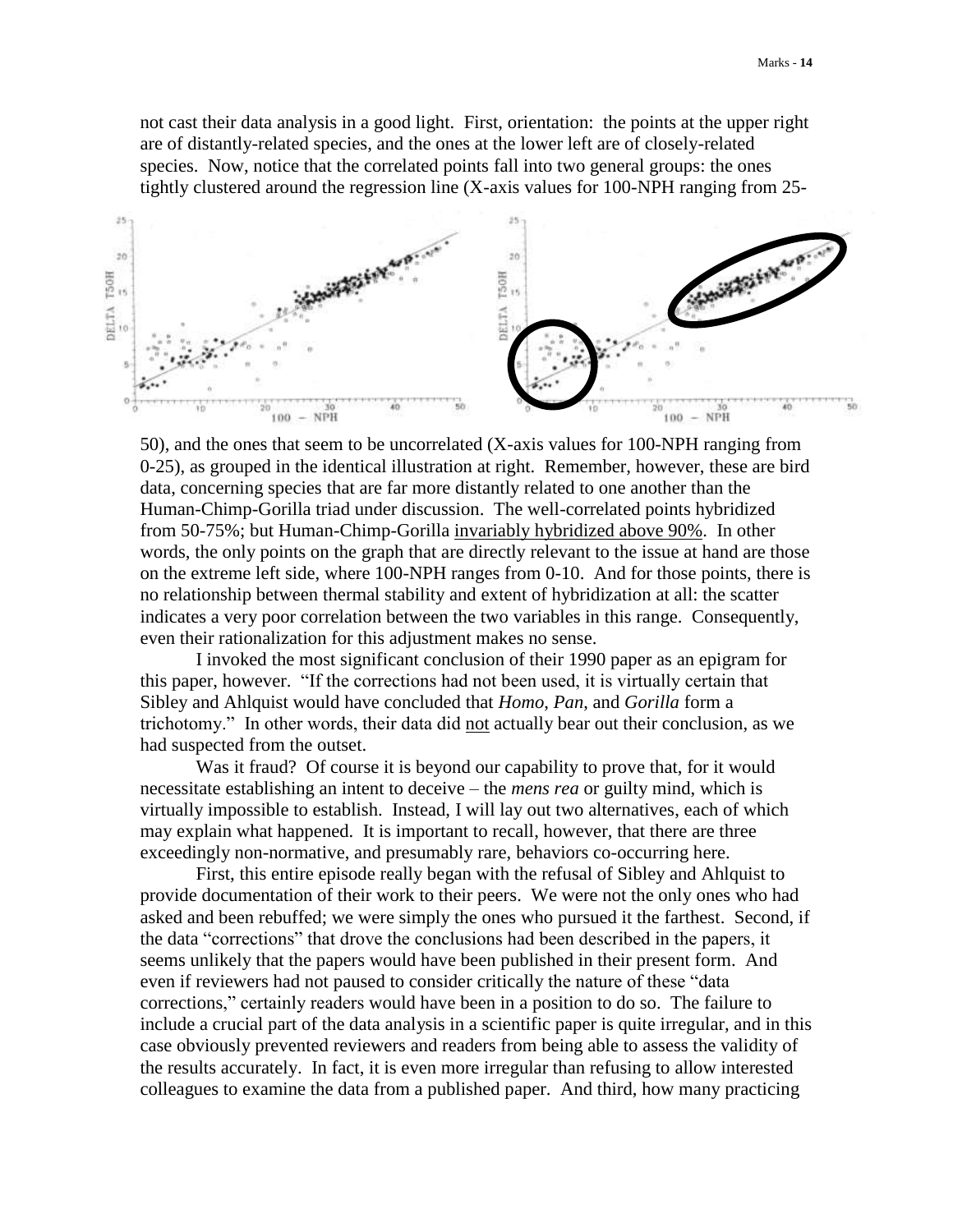scientists at respectable institutions do not know that substituting controls across experiments, and moving correlated points into the regression line describing them, are illegitimate operations? Not too many, I should hope.

The best-case scenario, then, would be that these three nested, exceedingly nonnormative, and presumably rare behaviors all occurred independently of one another. They sequestered their data, and coincidentally omitted the critical analytic methods from their papers, and coincidentally did not know that what they were doing to the data was illegitimate.

And obviously, the worst-case scenario would be that they sequestered their data, because they had omitted the critical analytic methods from their papers, because they knew that what they were doing to the data was illegitimate. We assumed the work would be readily, formally, and unambiguously identified as scientific fraud by any impartial third party. Our only problem was that we never actually found that third party.

## **The Best Defense**

The boxer Jack Dempsey reputedly was fond of saying that "the best defense is a good offense". The offensive took shape in 1988-89, and was the most surprising part of this affair, not least of all for its ultimate success.

The controversy surrounding the Sibley-Ahlquist work was certainly no secret. After hearing Vince Sarich discuss it at the meetings of the Society for the Study of Evolution, journalist Bruce Fellman wrote it up in *The Scientist* ("the newspaper for the science professional") in the issue of 13 June 1988. The 25 August 1988 issue of *Nature* contained an exchange between Jared Diamond and myself, which at least brought the issues, as they stood at the time, out into the public eye.

Diamond had previously written two "News and Views" features for *Nature* extolling Sibley and Ahlquist's work. After his third essay on their work, "DNA-based phylogenies of the three chimpanzees" (which prefigured his 1992 science bestseller, *The Third Chimpanzee*), *Nature* published a letter from me, which said:

[The Sibley-Ahlquist] study, unfortunately, is still not fully documented. In my experience the melting profiles, per cent hybridizations, melting temperatures and even the analytical procedures on which Sibley and Ahlquist based their conclusions are not available to interested colleagues. Sibley and Ahlquist, since first publicizing their conclusions, have consistently failed to meet the burden of proof which falls upon all investigators. Until that burden is met, it is gratuitous to assume the interpretations are valid, or to draw conclusions from it.

Diamond responded:

While Marks refers to the study of Sibley and Ahlquist as undocumented, these authors gave detailed descriptions of their methods in many earlier papers and presented their hominoid data in two lengthy papers, of which ref. 3 gives 514 DNA/DNA hybridization values. At Marks' urging, J. Powell and A. Caccone at a recent meeting of the Society or the Study of Evolution redetermined hominoid DNA/DNA hybridization values by a different method, using some samples provided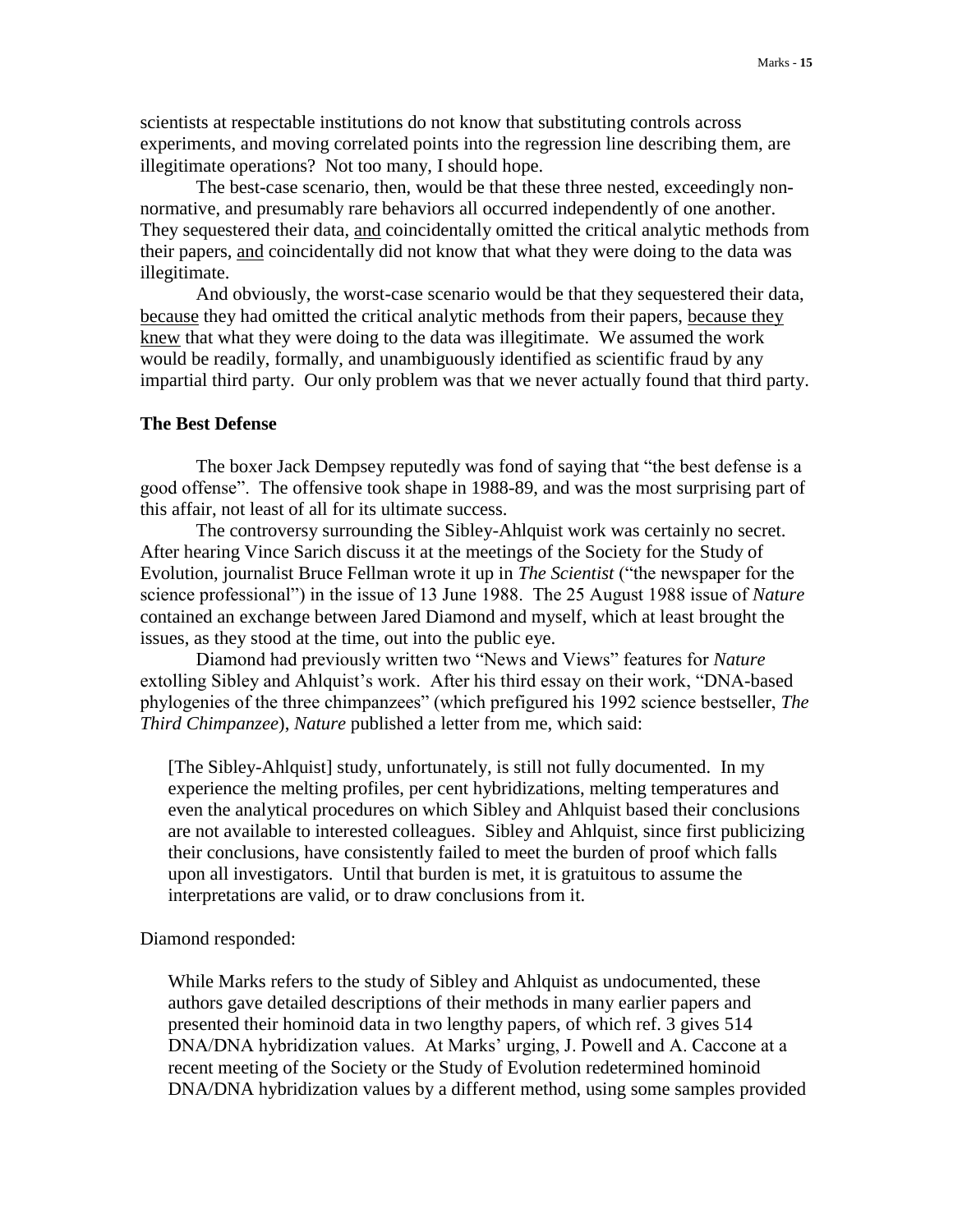by Sibley and Ahlquist as well as others obtained with Marks' help, and obtained results concordant with those of Sibley and Ahlquist.

Let us take these two sentences up in turn. The first sentence, obviously, hangs on the assertion that the "values" and the "detailed descriptions of their methods" that Sibley/Ahlquist had presented were accurate, complete, and valid – and we now knew that not to be the case. Since neither of our papers had been published yet, however, the assertion could not be documented, and was only known as hearsay. Obviously Diamond was "in the loop" because his second sentence invokes unpublished results and *ad hominem* assertions (urging? help?) in order to sidestep the fundamental issues.

Evolutionary biologist Jeffrey Powell was a senior faculty member in the biology department at Yale. I had been appointed a junior member of the anthropology faculty in 1987, with a courtesy joint appointment in biology. I knew that Powell and his protégé, Adalgisa (Gisella) Caccone, also did DNA hybridization to determine fruitfly phylogenies, and shortly after I arrived, I visited his laboratory, and I did indeed lay out to him the problems with the Sibley work, and Powell suggested that we redo it. (No urging was necessary.) I did help get some ape  $DNA<sub>18</sub>$  and assumed – quite naively, as it turned out – that I would be a collaborator, and actually participate in the collection and analysis of the data. I did not hear again about the work, however, until it was completed – and then, only indirectly. In the Spring of 1988 I received a phone call from a colleague at another university, who told me that David Pilbeam had told him that Charles Sibley had told him that Jeff Powell had told him that Sibley's work had been completely "vindicated" by Powell. Clearly, there was a different loop, which I was out of.

Now, the journal *Science* took an interest. Their deputy news editor, Roger Lewin, contacted us to tell us he was going to do a story on the controversy. Since our two papers had not yet been published, we tried to convince him that a news story was premature, but Lewin insisted on doing the story immediately, with our participation or without it. Lewin had, in fact, been touting Sibley's work in *Science* on a nearly annual basis. Even worse, I had just published a somewhat critical review of his book *Bones of* 

 $18$  I do not actually recall how much help I gave in them in acquiring DNA samples. A two-page document from Powell and Caccone titled "Summary of Sources of Primate DNA" and dated 25 May 1988 does not mention me. I have two drafts of their podium talk from the 1988 Evolution meetings, both dated 7 June 1988. The earlier one (containing typos corrected in the other draft) says: "We have used independently obtain [sic] DNA as well as DNA generously supplied by Professor Sibley." The corresponding part of the second draft, the one they circulated, says: "With the help of Jon Marks in our Anthropology Department, we have obtained fresh tissue from which we extracted DNA. In addition Professor Sibley generously sent us samples of the DNA used in his studies." I take that to be the source of Diamond's assertion of my involvement with the work. The paper that they ultimately published in *Evolution* in 1989 acknowledges me as being "also helpful in obtaining samples and in encouraging us to undertake this project" and for "comments and helpful suggestions concerning the manuscript". My comments, dated 5 November 1988, ran to more than 7 single-spaced pages, of which the most salient was to urge Powell to take his head out of Sibley's noose, in almost exactly those words. Retrospectively, from the way my relationship to the work was subsequently invoked, I suspect that I was only mentioned to pre-emptively undermine any criticisms I might raise.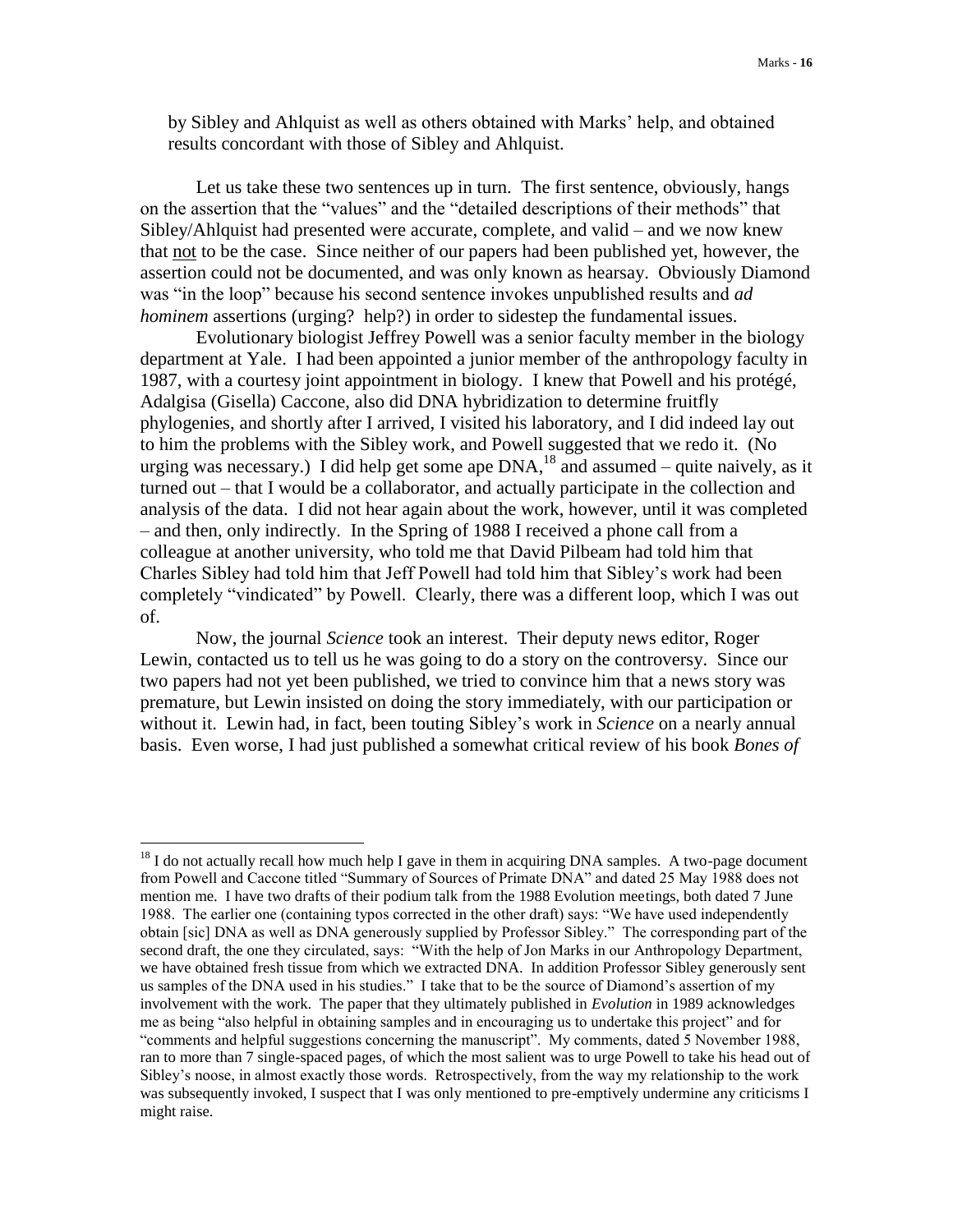*Contention* in *The Journal of Human Evolution* and he was known to be very unhappy about it. $19$ 

Lewin ended up publishing a two-part article in September 1988, reproducing illustrations from the (yet-unpublished) *Cladistics* paper without permission, and taking up more than six full pages in the leading science journal in the  $\overline{U.S.}^{20}$  Lewin made it clear that indeed, Sibley's data (1) had not been available, and (2) had been subjected to unreported manipulations whose nature was still unknown and whose existence had only been discovered serendipitously.

Even worse, Vince Sarich had put Lewin on to Fred Sheldon, who had done his graduate work with Sibley at Yale, and was now a post-doc at the Philadelphia Academy of Sciences. Sheldon had been invited to co-author the second (1987) paper by Sibley and Ahlquist, but had declined – again, a very unusual act for a young scientist, whose rational interests lie in developing a publication record. When Lewin inquired of Sibley and Ahlquist about their data, he was told it was impossible.

Even if Sibley had been willing to give Marks the human/ape data, for practical reasons he would have found it difficult to comply. Not only had he and Ahlquist recently left Yale for two different universities, thus engendering the organizational confusion that such a move typically entails, but also the data themselves were in a state of some disarray. "Our method of recording and working with the data had switched several times, as the Yale computer system changed, first in one way then another," says Ahlquist. "The data were in several different forms, and, when Marks asked for them, in several different places." In short, a mess.

In cases of possible scientific fraud, this is the equivalent of "the dog ate my homework." They were consequently able to assure Lewin, when asked what proportion of the numbers had actually been altered, that it was far less than the 40% that our sample seemed to indicate. "Sibley and Ahlquist told *Science* that the figure was more like 20%," said Lewin. But Fred Sheldon had actually retained the data, and was therefore able to answer the question authoritatively. "Sibley agreed to *Science*'s request to have Sheldon run the human/ape data through a T50H program, so that a comparison could be made. The result is that a little more than 40% of Sibley and Ahlquist's published T50H numbers have apparently been altered by 0.5° or more," wrote Lewin.

So all of our charges as of September, 1988 were substantiated. The data had indeed been withheld; unreported transformations had been applied; reviewers and readers had been misled as to their existence, nature, and effects. And where Sibley and Ahlquist's word could be independently assessed, it turned out to be false. Lewin had scrupulously avoided using the word "fraud", as had we.

<sup>19</sup> Lewin, R. (1984) DNA reveals surprises in human family tree. *Science*, 226:1179-1182. Lewin, R. (1985) Molecules vs. Morphology: Of Mice and Men. *Science*, 229:743-745. Lewin, R. (1987) My close cousin the chimpanzee. *Science*, 238:273-275. Lewin, R. (1988) Molecular clocks turn a quarter century. *Science*, 239:561-563. Marks, J. (1988) Review of *Bones of Contention* by Roger Lewin. *Journal of Human Evolution*, 17:267-270. In fact I had sent Lewin a draft of the review as a professional courtesy, and he had responded by attempting to persuade the *Journal of Human Evolution*'s book review editor, Lawrence Martin, not to publish it.

<sup>20</sup> Lewin, R. (1988) Conflict over DNA clock results. *Science*, 241:1598-1600. Lewin, R. (1988) DNA clock conflict continues. *Science*, 241:1756-1759.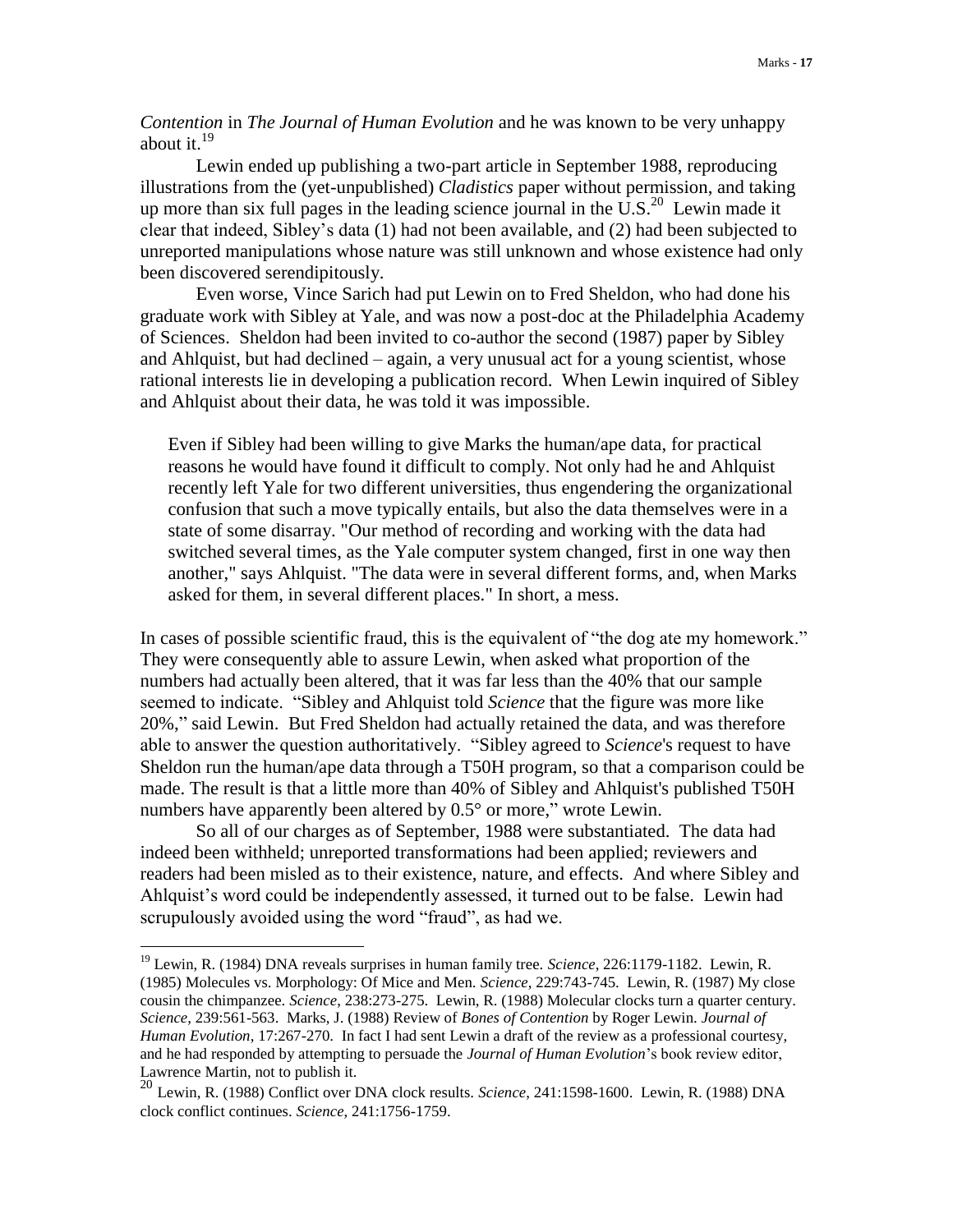Nevertheless, Lewin also presented a defense of Sibley that consisted of three elements. First, mistakes were made, but no fraud was committed. The work was now "sloppy" and "embarrassing" – although these were quite different sorts of adjectives than had been claimed for the work only months earlier, and which had nevertheless recently managed to get Sibley elected to the National Academy of Sciences. (This is the "incompetence defense" successfully mounted by Thereza Imanishi-Kari slightly later, in which extraordinary levels of ineptitude are invoked to deflect the charges of dishonesty, which come with much steeper penalties.) Second, Lewin invoked Jeffrey Powell's work as validating Sibley's work. We pointed out to him in the phone interviews that Powell's work was irrelevant to evaluating the integrity and honesty of Sibley's, especially since Powell's work was itself unpublished. (The same argument a few months later made more sense to John Horgan at *Scientific American*, who deleted mention of the unpublished Powell work in his article.<sup>21</sup>) Third, Lewin discredited us (or rather, allowed Sibley to discredit us, through him) with the accusation of ungentlemanly behavior and ulterior motives. A callout quote from Roy Britten actually said that our two unpublished manuscripts "are not scientific articles, they are weapons with political purposes." And so, in spite of having validated our accusations, Lewin's parting shot was directed at us: "But the very combative and partisan tone with which the challenges have been made has not advanced Sarich and his colleagues' stated concern with scientific integrity."

The last sentence actually stung, for if anything, we felt as though we had bent over backwards to be decorous. All we had wanted to do was to see whether the data actually supported the conclusions. We had tried to keep the focus as much as possible on the data – its availability, analysis, and interpretation. And after being unsuccessful through cordial and informal channels, we wrote and published a criticism of the work, which included the serendipitous discovery that the work in question appeared to have passed peer review and entered the scholarly literature essentially under false pretenses. Is there a nicer way to accuse someone of fraud?

## **Powell's Impossible Claims**

 $\overline{a}$ 

Caccone and Powell's work on the apes was finally published in  $1989$ <sup>22</sup> but quite extraordinarily for a public debate that turned on melting curves, their paper also presented none. The technique was different, in that it did not rely upon elution through hydroxyapatite, but instead took place in a solution of tetraethyl ammonium chloride, or TEACl. TEACl attempts to correct for an error that we hadn't even bothered with: base composition. Since G-C pairs in DNA are held together by three hydrogen bonds, and A-T pairs are held by only two, a stretch of DNA (or a genome) that is GC-rich will dissociate at a higher temperature than one that is A-T rich, with the same extent of basepair mismatch. TEACl equilibrates this.

In this method, the DNA of one species is sonicated to a mean of about 500 bp, then labeled and hybridized to that of another species. Instead of studying a single sample as the temperature is gradually raised, this method takes aliquots of the sample, stabilizes them at different temperatures, digests any unpaired DNA enzymatically, and

<sup>21</sup> Horgan, J. (1989) Time bomb: War breaks out in the field of evolutionary biology. *Scientific American*,  $(March): 24-25.$ 

<sup>22</sup> Caccone, A., and Powell, Jeffrey R. (1989) DNA divergence among hominoids. *Evolution*, 43:925-942.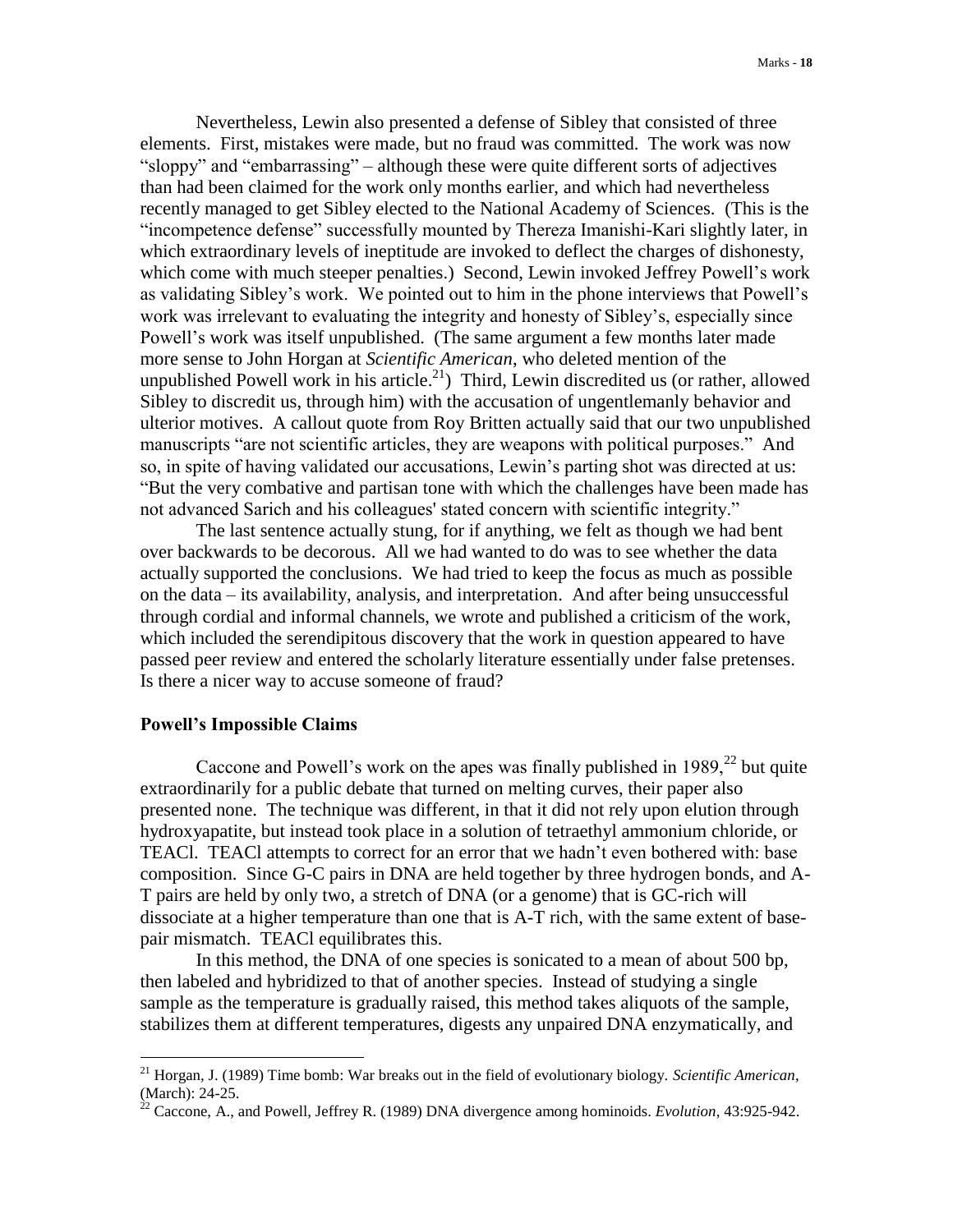analyzes that free, labeled DNA as the amount of single-stranded DNA present at that particular temperature. The data are presented as a  $T_m$ , rather than as a  $T_{50}H$ . I strongly advised Powell to keep his claims conservative, and I found it difficult to understand why he made the claims he did. The claims were (1) that their data resolved the phylogeny into human-chimp, as Sibley had claimed; (2) that the values on which they based their claim matched Sibley's values; and (3) that the Sibley work was thereby validated. Caccone and Powell called particular attention to "the remarkable congruence of our ΔTm's and Sibley and Ahlquist's (1984, 1987) ΔT50H's," and reiterated that "our data are so similar to Sibley and Ahlquist's." Obviously, it was hard to miss the connection they were establishing, as they had been establishing it long before actually publishing their work.

The most telling part of the story concerns their extended discussion of the artifacts affecting the Sibley/Ahlquist work. "Since we obtained results nearly identical to those of Sibley and Ahlquist when we studied the same taxa, it would seem that these possible technical problems do not significantly affect the results."

The point I made to Powell is that his claim to match Sibley's numbers is illogical, since  $\Delta T_{\rm m}$ s don't match  $\Delta T_{50}$ Hs except at exactly 100% hybridization; and moreover, we don't even know what Sibley's real numbers were, because it was clear that the published numbers weren't them.<sup>23</sup> And indeed, the difference between the real numbers and the published numbers was the heart of the matter for Sibley and Ahlquist. I was also interested to see just what Powell's melting curves looked like, since the questions had arisen initially over the extraction of a single number from a curve.



Powell never did share any of his melting curves with me, but he gave three to Vince Sarich – which enabled us to see whether Powell's raw data were in fact of higher quality than Sibley's. If Sibley's data did not in fact resolve the

phylogeny of the apes, then Powell's would presumably have to be of considerably superior quality in order to do so. Here are the three melting curves we saw from Powell's work, paired up against comparable melting curves from the limited Sibley dataset we had. On the left of each pair is the Caccone/Powell melting curve, and on the right is the corresponding Sibley/Ahlquist experiment. The three comparisons are Human-Human DNA, Human-

Chimp DNA and Chimp-Chimp DNA. Two things are easily seen. First, because TEACl weakens the G-C bonds, the entire melting curve is shifted to a lower temperature in the Caccone-Powell work, while the melt takes place over a comparable range. And

<sup>&</sup>lt;sup>23</sup> Marks to Powell, 5 November 1988.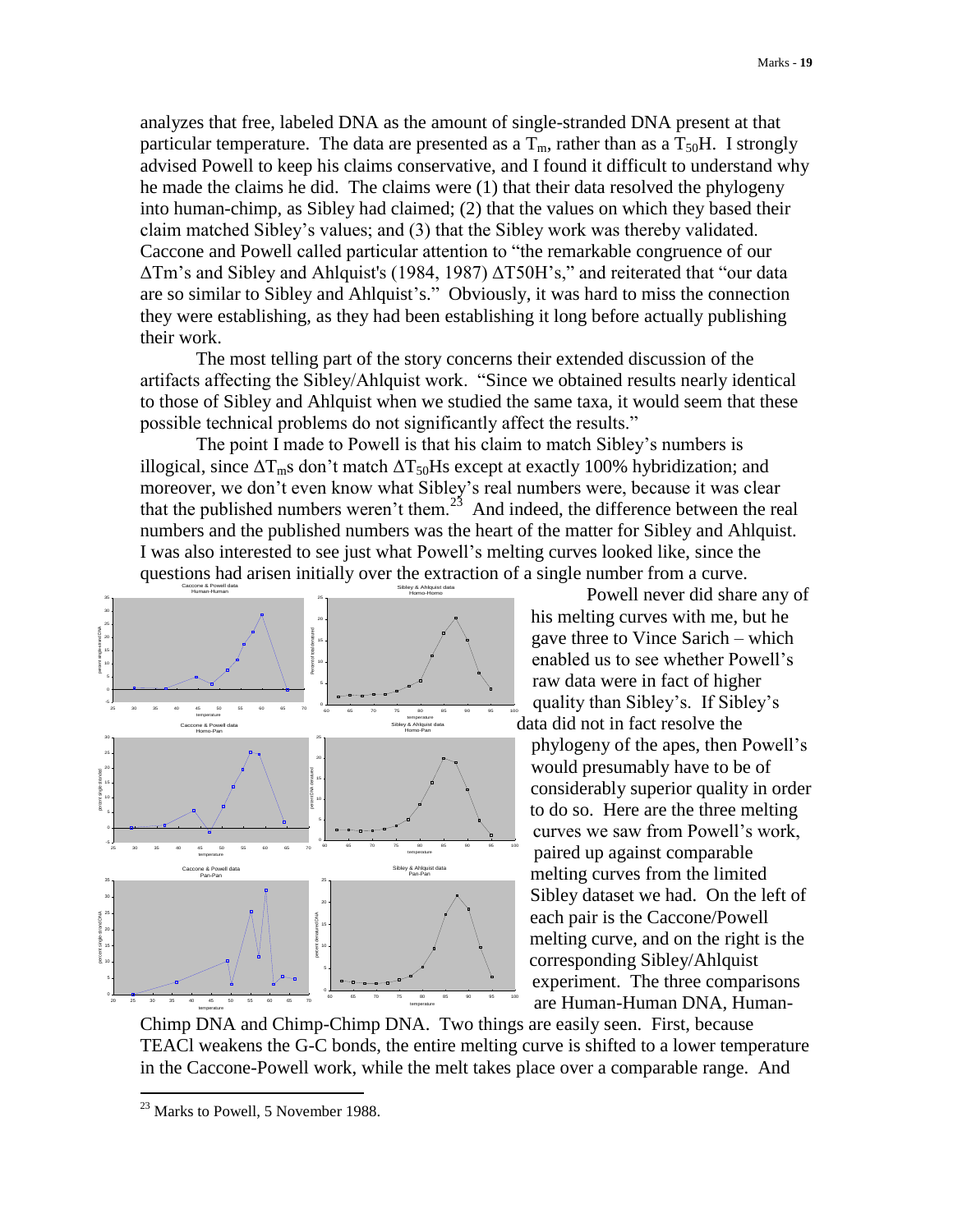second, the Sibley-Ahlquist curves are uniformly more symmetrical, and more unimodal. Not only do they seem to have less in the way of paralogous DNA at low temperatures, but in all the experiments we saw, we never saw anything as weird-looking as the Chimp-Chimp melt from the Caccone-Powell series (lower left).

This may explain why Powell chose not to publish his melting curves, when these had been the centerpiece of the debate from the outset. Nevertheless, it raises a bizarre question, to wit: If the Caccone-Powell data are not as good quality as the Sibley-Ahlquist data, how can they possibly produce more robust conclusions?

Even worse, what can it possibly mean that Powell's  $\Delta T_m$ s match Sibley's altered  $\Delta$ T<sub>50</sub>Hs? Surely – unless you believe it is justifiable to move correlated points into the regression line describing them without clear criteria or methods, subsequently treat them as independent data points, and occasionally substitute controls across experiments – it would be more appropriate to compare them to Sibley's unaltered  $\Delta T_m s!$ . Those numbers were not in the public domain when Caccone and Powell published their paper, but were included in the 1990 paper by Sibley, Ahlquist, and Comstock. And unsurprisingly, those numbers neither resolve the phylogeny, nor match the Caccone-Powell numbers.

The first column gives the 1987 Sibley-Ahlquist values, on which the phylogenetic argument hinged. *Homo*-*Pan* are the genetically most similar pair, with *Gorilla* being symmetrically more distant. The means and standard deviations give

statistically significant results. The Powell numbers (middle column) are similar to the published Sibley numbers for all three pairs, except that they exaggerate the separation of the gorilla, an additional 0.2 degrees away.

|              | Sibley                     | Powell             | Sibley             |
|--------------|----------------------------|--------------------|--------------------|
|              | $\Delta$ T <sub>50</sub> H | $\Delta T_{\rm m}$ | $\Delta T_{\rm m}$ |
|              | (altered)                  | (claimed match)    | (real)             |
| Homo-Pan     | $1.6 \pm 0.2$              | $1.59 \pm .16$     | $1.4 \pm 0.8$      |
| Pan-Gorilla  | $2.3 \pm 0.2$              | $2.55 \pm .24$     | $1.7 \pm 0.4$      |
| Homo-Gorilla | $2.3 \pm 0.2$              | $2.50 \pm .10$     | $1.8 \pm 0.8$      |

Caccone-Powell interpreted this result throughout the paper as validating the work of Sibley-Ahlquist ("our results are so similar to those previously obtained by Sibley and Ahlquist" ), but the logic of the claim is elusive. The numbers shouldn't match, and the structure of the phylogeny is irrelevant to evaluating the merits of the Sibley-Ahlquist data. And their results can't reasonably be interpreted to mean that it is now okay to do the things that Sibley and Ahlquist were now claiming they did, because that would violate elementary standards of laboratory protocol and data analysis, and would necessarily call into question one's own standards.

When compared to the unaltered  $\Delta T_m$  values given by Sibley et al. (1990), two things become clear. First, the Sibley values do not resolve the phylogeny; and second, aside from being in the same ballpark, they don't match the Powell numbers at all. The scatters are much wider and the means are not much different from one another.

This is actually a rather important point. The real Sibley numbers are very consistent with the bulk of molecular data, which show the split among the three genera to be "too close too call", with sampling errors at least as large as the separation (or internode) itself. In other words, the most consistent feature of the molecular data is not how distinct the gorilla is, but how similar it is to human-chimp, and whether the resolving power of the technique in question is adequate to see the separation among them, which is very close. The original (1984) paper found a separation of 0.4 degrees; in the face of criticism, this separation grew to 0.7 degrees in the 1987 paper, and was now (in Powell's hands) over 0.9 degrees, or over 60% of the total human-chimp value.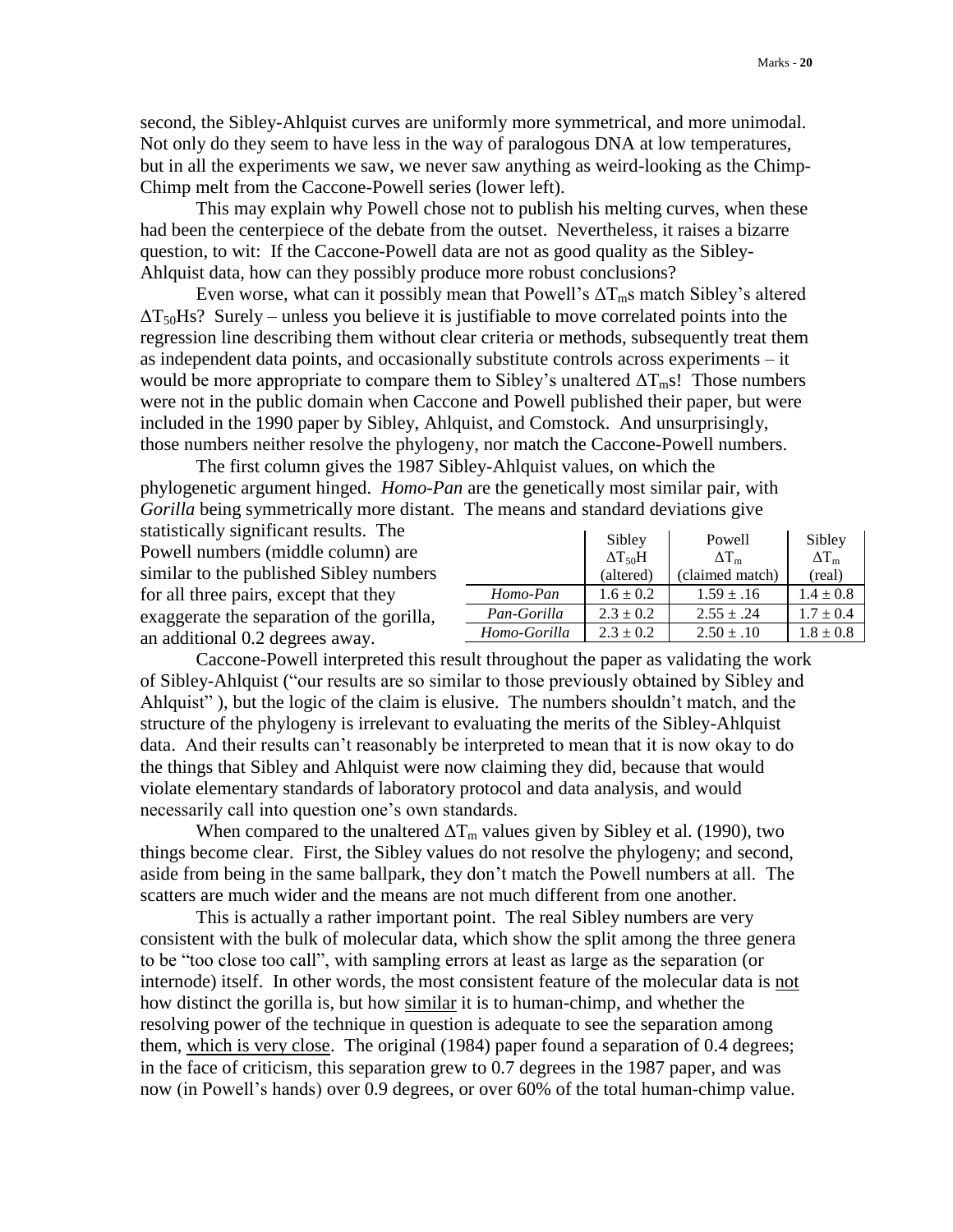In finding the gorilla so distinct, the Powell data actually are discordant from the general consensus of the data, indeed discordant even from the information encoded in the real Sibley data. While the two diagrams at the right may share a similar apparent branching sequence, in fact they encode very different bio-historical narratives. On the left is a demographically complex story entwining microevolutionary and macroevolutionary processes – the one in evidence in nearly all of the

molecular data bearing on the problem.<sup>24</sup> On the right is a model invoking successive simple bifurcations, according to Caccone-Powell.

The key to making sense of the Caccone-Powell work is that it came out before the 1990 paper by Sibley, Ahlquist and Comstock, which acknowledged and described the "corrections," and which gave the uncorrected numbers. Caccone-Powell therefore did not have access to their presentation of the bizarre, ad hoc



Human-Chimp  $2.4 \pm 1.1$   $1.6 \pm .2$ Chimp-Gorilla  $3.0 \pm .6$   $2.6 \pm .2$ Human-Gorilla  $4.1 \pm 1.1$   $2.5 \pm .1$ 

adjustments, nor to the acknowledgment that without them the phylogenetic "story" evaporated.

Somehow Caccone and Powell managed to produce a match to a series of noncomparable, falsified numbers. But how and why?

The "how" is actually quite simple, and can be easily seen in their published paper. As noted earlier, DNA strands can dissociate at different temperatures partly because of differences in fragment length. Although Sibley-Ahlquist did not bother much (if at all) with this, this correction is the core of the Caccone Powell work. The data in their paper make it possible to calculate the average  $\Delta T_m$  values before and after correction for fragment length, to gauge their effect. Before **After** 

| correction for magnitud foligul, to gauge them criteri.  |
|----------------------------------------------------------|
| And indeed, it quickly becomes clear that the correction |
| for fragment length introduces the phylogenetic          |
| resolution and the match to the published Sibley-        |
| Ahlquist numbers.                                        |

 $\overline{a}$ 

Like the unaltered Sibley numbers, the Powell numbers before adjustment are asymmetrical, are not easily interpretable phylogenetically, and have a high statistical scatter. After adjustment, the numbers are symmetrical and phylogenetic and are congruent with the Sibley numbers. The fragment-length adjustment introduces the phylogenetic information into the mean values, introduces the concordance with the Sibley-Ahlquist numbers, and reduces the standard deviations by up to an order of magnitude.

In practice, the fragment-length adjustment was used to change one Human-Chimp value from 4.10 to 1.36, and another from 4.64 to 1.39. The difference between the two experimental results was therefore changed from 0.54 to 0.03 degrees. The reported fragment length of the first experiment was 99 bp; for the second, it was 90.

<sup>&</sup>lt;sup>24</sup> Which indeed geneticists periodically rediscover. Fischer, A., Wiebe, V., Paabo, S. and Przeworski, M. (2004) Evidence for a Complex Demographic History of Chimpanzees. *Molecular Biology and Evolution*, 21:799-808. Kumar, S., Filipski, A., Swarna, V., Walker, A. and Hedges, S. B. (2005) Placing confidence limits on the molecular age of the human-chimpanzee divergence. *Proceedings of the National Academy of Sciences, USA*, 102:18842-18847. Patterson, N., Richter, D. J., Gnerre, S., Lander, E. S. and Reich, D. (2006) Genetic evidence for complex speciation of humans and chimpanzees. *Nature*, 441:1103-1108.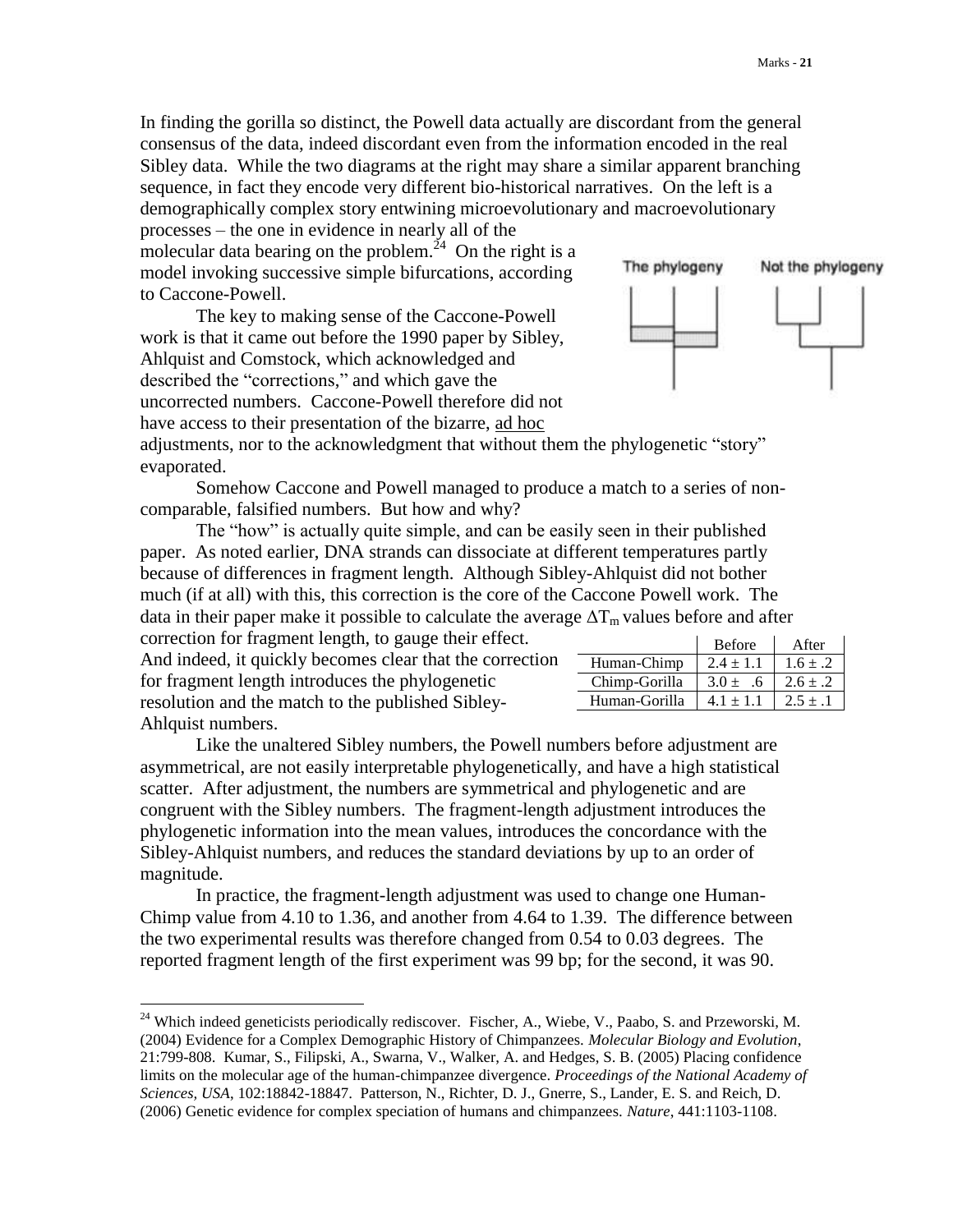This raises the obvious question of whether such a number could be determined so precisely, and if so, how. The Caccone-Powell paper does not indicate how it would be possible to discriminate between 99 and 90 in a mixture of genomic DNA, following sonication, long-term incubation, and enzymatic digestion. If the extraction of a single number from what ought to be a "smear" of DNA has such a critical effect on these experiments, then we probably have a simple answer to the methodological question of just how Caccone and Powell managed to produce  $\Delta T_{\text{m}}$ s that replicated the falsified Sibley  $\Delta T_{50}$ Hs.

The second question is more difficult: Why did they bother? Or to put it more anthropologically, Why would they see their interests to lay in defending Sibley? Indeed, a few years later Powell would claim that the Sibley-Ahlquist work had "been repeated in my own laboratory" and "is good science inasmuch as it is repeatable and independently corroborated." 25

The answer was clarified for me in 1990, in a slightly different context. The DNA hybridization community was never very large, but young scholars could apply the technique to produce quantitative, precise, genomic answers to some range of phylogenetic questions. But in the hands of an expert, it could produce quantitative, precise, genomic answers to any phylogenetic question, and the answers would be sufficiently mystified as to be largely untraceable. In June of 1990, I was asked to peerreview a long chapter on marsupial DNA hybridization for an edited volume. I wrote a three-page review recommending cuts to the least well-documented parts and better documentation of other parts, especially when the authors were drawing conclusions by distinguishing between a  $\Delta$ T<sub>50</sub>H of 21 degrees and a  $\Delta$ T<sub>50</sub>H of 22 degrees.

But rather than make the suggested revisions, the senior author indignantly withdrew the paper, to the astonishment of both the editor and me. That was the point at which I began to realize what was at stake. DNA hybridization was essentially a circle of friends, reviewing each other's grants and manuscripts, producing data that was in some senses both authoritative and unchallengeable; and although often it wasn't necessary, the data could be, and often were, readily massaged. In brief, you could use it to generate unimpeachable evidence for any plausible phylogenetic hypothesis, and the only people who might be able to impeach it, weren't going to ask the questions. We had written early on, "We look forward to a time when the normal standards of scientific rigor will be applicable to DNA hybridization,"<sup>26</sup> without fully grasping the implication of a science that resisted quality control. The practitioners had every reason to be very angry at us: We were killing a goose that had been laying golden scientific eggs for them. DNA hybridization was effectively Paul Feyerabend's nightmare: $^{27}$  a science in which indeed, "anything goes" in the collection, presentation, and interpretation of research.

I articulated the methodological, epistemological, and simply logical problems with the claims of the Caccone-Powell work in the *American Journal of Physical Anthropology* in 1991. I made the point again in 1994, for the last time in the primary literature, with an analogy I hoped would be resonant: "It would be, after all, one thing to

<sup>25</sup> Powell, J. R. (1993) Reviewing misconduct? *American Scientist*, 81:408.

<sup>26</sup> Marks, J., Schmid, C.W. and Sarich, V.M. (1989) Response to Britten. *Journal of Human Evolution*, 18:165-166.

<sup>27</sup> Or daydream? Feyerabend, P. (1975) *Against Method*. London: Verso.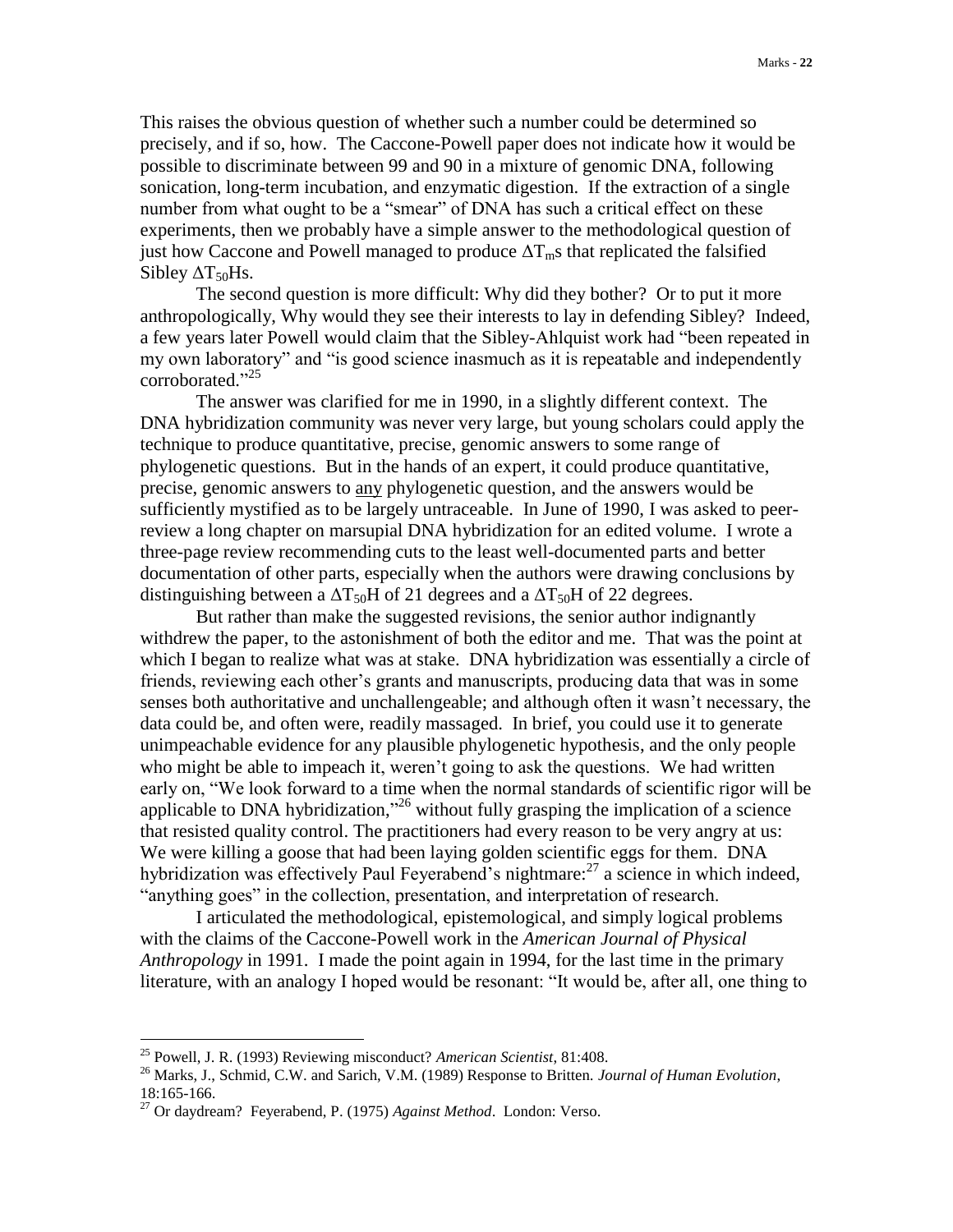find a new fossil with a human cranium and an orangutan's jaw, but quite another to claim that it thereby validated Piltdown Man."<sup>28</sup>

## **Fallout: My Career as Whistleblower**

In my readings I had come upon a letter published in *Science* in 1954 by the geneticist Conway Zirkle. Zirkle had been struck by the fact that decades after Paul Kammerer killed himself, a new generation had rediscovered his work on the inheritance of acquired characteristics – either ignorant of, or deliberately overlooking, the fact that the nuptial pads on Kammerer's midwife toad's forelimb were actually ink injections. Zirkle was vexed by a problem that has never been satisfactorily resolved: How do you get bogus work out of the literature?<sup>29</sup>

Ann Gibbons, who had replaced Roger Lewin as *Science*'s news writer on human evolution, wrote in 1990:

DNA hybridization is ... tricky to do, tricky to interpret, and less precise than having the actual sequences. Partly as a result, the Sibley and Ahlquist results were subjected to a withering bombardment from Marks and Vincent Sarich of the University of California at Berkeley. Marks and Sarich questioned their methods of data analysis and even charged that Sibley and Ahlquist had falsified data.<sup>30</sup>

We had avoided the words "fraud" and "falsification" in our primary publications, of course, but it was clear to us that they had taken place – quite egregiously! – and would be readily identified as such by anyone sufficiently interested to have a look at the actual work, particularly in relation to the claims made on its behalf. By now, the technique of DNA hybridization had devolved into being doubly "tricky" – but more significantly, the outstanding charge of data falsification was there in black-and-white in the leading science journal in America. It seemed as though nothing more needed to be said for the "wheels of justice" to begin turning. Yet they didn't.

In 1993, I was asked by *The Journal of Human Evolution* to review Jared Diamond's book, *The Third Chimpanzee*. Noting that the book's "hook" was based on the Sibley-Ahlquist work, which Diamond was still touting uncritically, I said:

Perhaps you recall Sibley and Ahlquist. In a nutshell, their results were: (1) chimpgorilla DNA hybrids were more thermally stable than chimp-human hybrids; (2) the differences were insignificant; and (3) reciprocity was very poor when human DNA was used as a tracer. Unfortunately, the conclusions they reported were: (1) chimphuman was more thermally stable than chimp-gorilla; (2) differences were significant; and  $(3)$  reciprocity was near-perfect. And they got from point A to point B by  $(1)$ switching experimental controls; (2) making inconsistent adjustments for variation in

<sup>28</sup> Marks, J. (1991) What's old and new in molecular phylogenetics. *American Journal of Physical Anthropology*, 85:207-219. Marks, J. (1994) Blood will tell (won't it?): A century of molecular discourse in anthropological systematics. *American Journal of Physical Anthropology*, 94:59-80, quotation from p. 66.

<sup>29</sup> Zirkle, C. (1954) Citation of fraudulent data. *Science*, 120:189-190.

<sup>30</sup> Gibbons, A. (1990) Our chimp cousins get that much closer. *Science*, 250:376-376.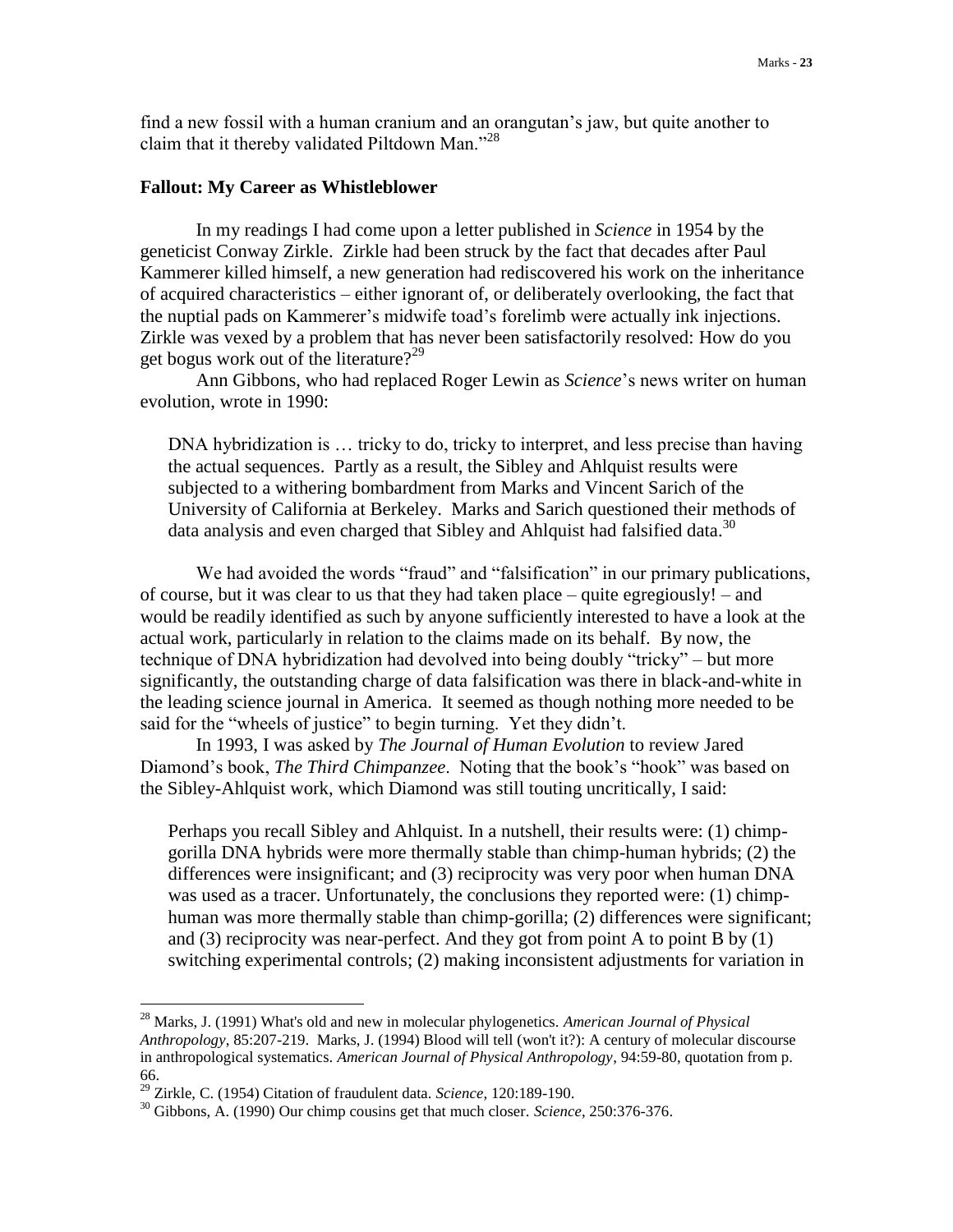DNA length, which was apparently not even measured; (3) moving correlated points into a regression line; and (4) not letting anyone know. The rationale for (4) should be obvious; and if (1), (2) and (3) are science, I'm the Princess of Wales. This work needs to be treated like nuclear waste: bury it safely and forget about it for a million years. 31

Our first paper on the subject had also been published by *The Journal of Human Evolution*, and what I said – especially in light of its sarcastic tone – was sufficiently well-known as to be common knowledge on the field. Daniel Dennett would later quote that book review in *Darwin's Dangerous Idea*, to liken me to Bishop Wilberforce, Thomas Huxley's creationist nemesis.<sup>32</sup>

At about the same time, I was invited by *American Scientist* to review four books on scientific fraud, which they published as a Lead Review in their issue of July-August 1993. I was quite interested in scientific fraud, of course, but I was a biological anthropologist. The earlier book review I had written for them was on human evolution, not scientific fraud. Quite possibly they had some reason to believe I was knowledgeable about the subject of scientific fraud.

I concluded my review with a discussion of power in the Sibley business, and its lack of resolution – all the details of which had already been extensively discussed in the primary and derivative literature. We knew everything we were ever going to know about the Sibley work, and yet:

[i]n spite of the fact that the language used in the published papers wildly misled reviewers and readers as to the nature of the data analysis and the robustness of the conclusions, we have not seen a retraction of the work, an inquiry by the National Academy into the nature of the research of its member, nor a public repudiation of the work by the senior community of molecular evolutionists. Rather, those who have spoken out have taken the position that the data alterations were a bad idea (although not bad enough to jeopardize his membership), their absence from the previously published work was a sad coincidence, the subsequent withholding of documentation was a crying shame, and the serendipitous discovery of the data alterations by others in 1988 was a thorough embarrassment.<sup>33</sup>

Although the review had been vetted by two levels of editors, and it said nothing that wasn't already widely known, Sibley threatened them with litigation, and prevailed upon them to publish six letters in his defense – from Sibley and Ahlquist themselves, Britten, Powell, Morris Goodman, and two others. These made the same points already noted, and in addition (paradoxically) speculated quite freely on my own motives for launching a "personal attack" on Sibley, from under the very noses of the editors. One letter, quoted at the beginning of this paper, made the utterly false claim that the "corrections" hadn't made a difference. Jeff Powell claimed that Sibley's work was

<sup>31</sup> Marks, J. (1993) Review of *The Third Chimpanzee* by Jared Diamond. *Journal of Human Evolution*, 24:69-73.

<sup>32</sup> Dennett, D. C. (1995) *Darwin's Dangerous Idea: Evolution and the Meanings of Life*. New York: Simon and Schuster, p. 338.

<sup>33</sup> Marks, J. (1993) Scientific misconduct: Where 'Just Say No' fails. *American Scientist*, 81:380-382.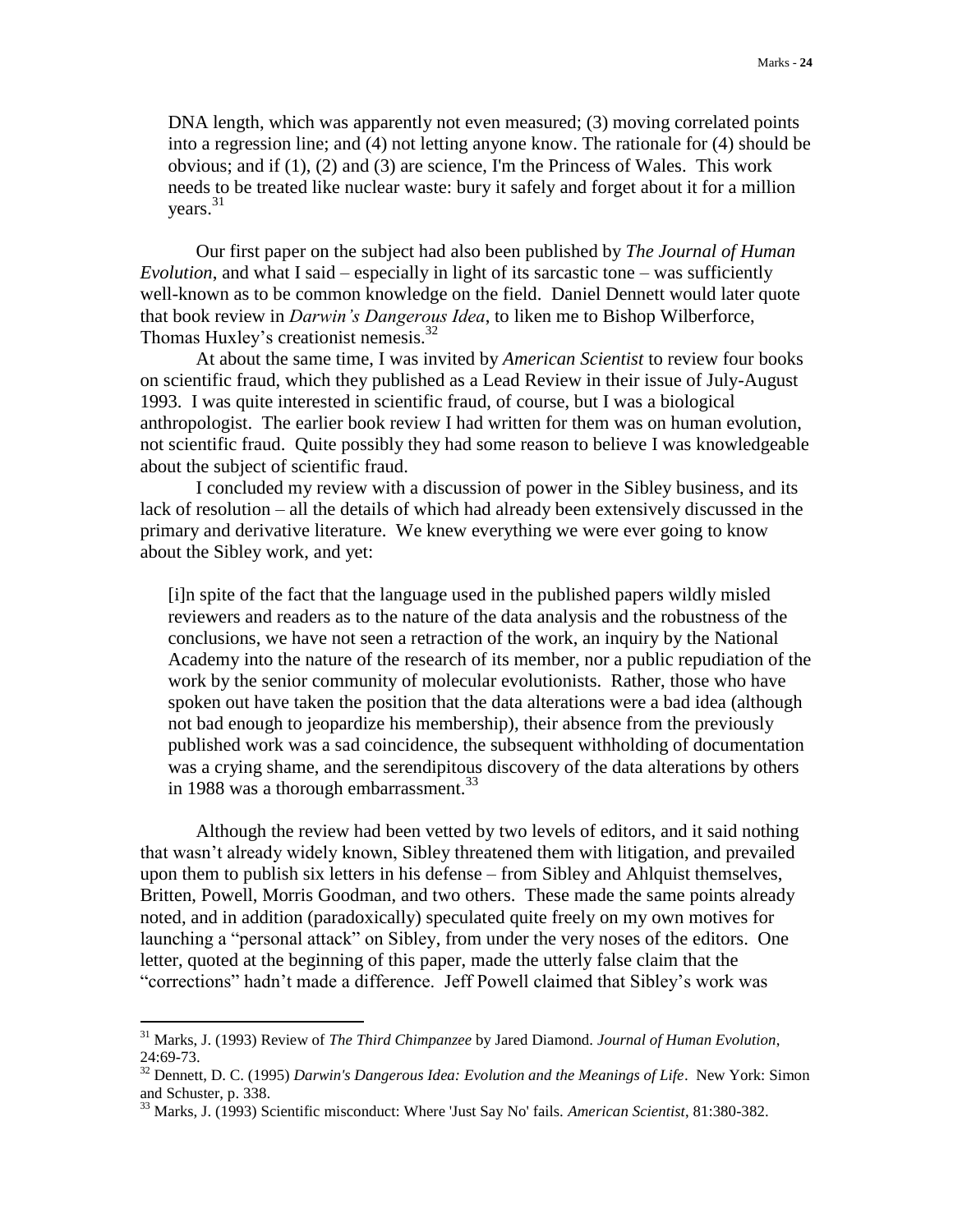"good science" – and that his replication had made it so. Roy Britten clumsily tried to make the Sibley-Ahlquist "correction" sound better by simply restating it in the passive voice:

Dr. Marks charges that Dr. Sibley moved "correlated points on a scatter plot into the regression line describing them." This is untrue. The fact is that regression-line plots were used to detect outliers and make corrections on runs with large or small extents of hybridization…. 34

Vince Sarich pointed out to the editor, "[Y]ou're missing a big story here. Sibley and Ahlquist have perpetrated perhaps the biggest fraud in the history of science, and it is fascinating to see so many falling all over themselves to keep that fraud under wraps," but to no avail. The editor privately had written contritely to Sibley, "you will find that I have severely limited Dr. Marks's reply…. Jonathan Marks, by the way, will not be reviewing books for *American Scientist*." 35

Sibley bit on the National Academy issue, though. "Dr. Marks urges the National Academy to conduct an investigation into our alleged crimes against science. We shall suggest such an investigation to the National Academy of Sciences Home Secretary." Vince Sarich and I quickly wrote (separately) to Peter Raven, Home Secretary of the National Academy of Sciences, with the specific charges and documentation.<sup>36</sup> With both sides ostensibly wanting an inquiry, you might think the National Academy would undertake one to see if a member had indeed been elected on the basis of largely falsified research. Here is the full text of Raven's letter to me, dated 25 October 1993:

Dear Dr. Marks:

Thank you very much indeed for your letter and the enclosures. I was extremely interested in what you had to say in reading the enclosures. It is obviously a very complex case and, as I am sure you understand, the National Academy of Sciences would not undertake to conduct a formal review of the activities of its members as a matter of general principle, lacking the judicial machinery to do so properly. I would add, however, that no one is elected to the Academy for a single piece of work, and thus it is incorrect, as a matter of principle, to say that "this is the work that ultimately resulted in Sibley's election to the National Academy of Sciences.....". In summary, I was very interested in the material that you sent. We will be conducting no investigation.

Yours sincerely, Peter H. Raven Home Secretary

<sup>34</sup> Britten, R. J. (1993) Reviewing misconduct? *American Scientist*, 81:408.

<sup>&</sup>lt;sup>35</sup> Vincent Sarich to Rosalind Reid, 21 September 1993. Rosalind Reid to Charles Sibley, 31 August 1993, kindly sent to me by Ralph Estling. *American Scientist* is published by Sigma Xi, which also distributes a booklet on "Honor in Science". The booklet does not take up the issues of retaliation or blacklisting. <sup>36</sup> Sibley, C. G., and Ahlquist, Jon (1993) Reviewing misconduct? *American Scientist*, 81:407-408. A British writer became convinced, after corresponding with Sibley, that his call for an investigation to clear his name was entirely disingenuous. Ralph Estling to Vincent Sarich, 11 October 1993.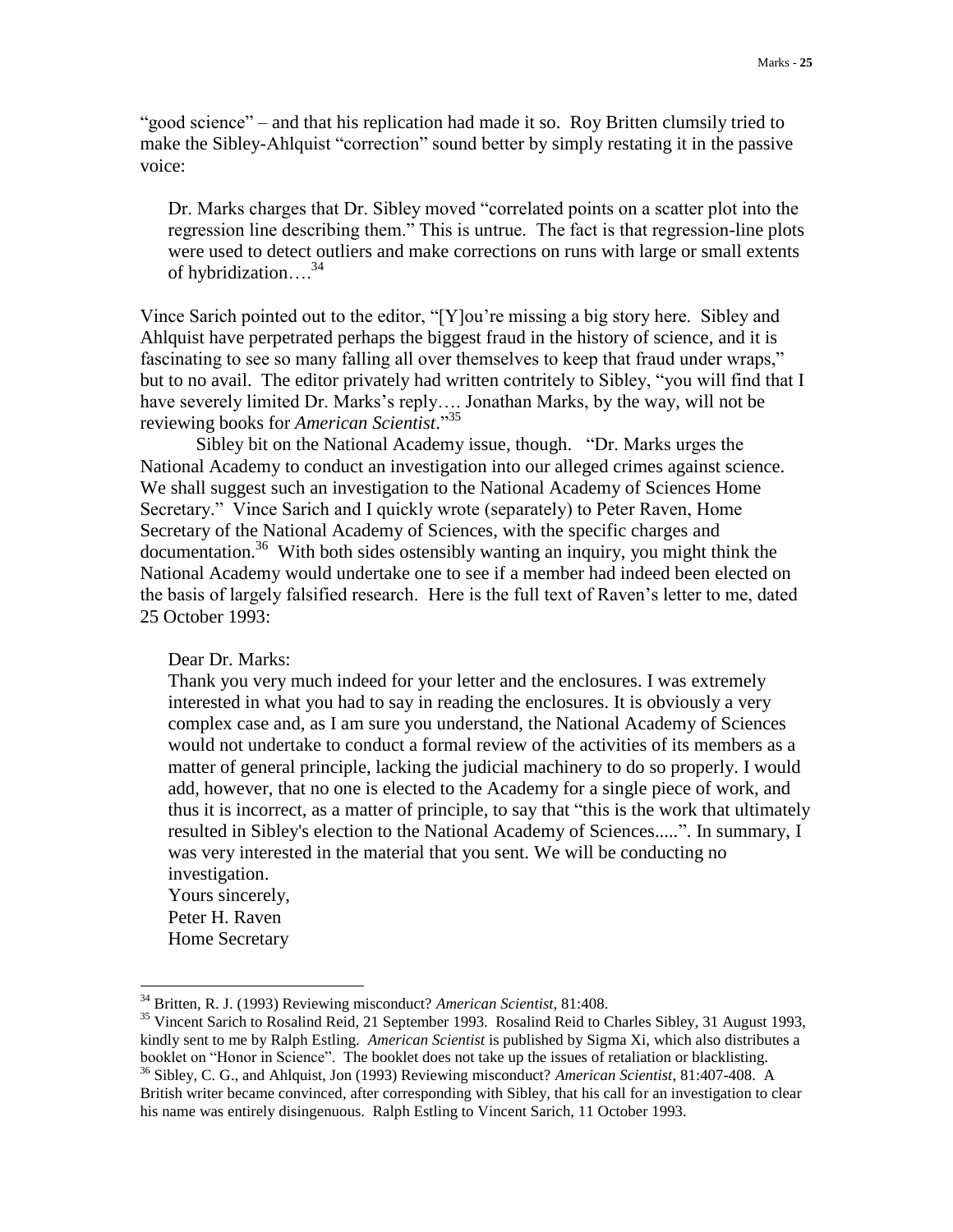The National Academy of Sciences had also awarded Sibley and Ahlquist their Daniel Giraud Eliot medal in 1988. Perhaps they didn't want it back.

Jeff Powell's *American Scientist* letter also contained the suggestion of a "selfserving or vindictive motivation" on my part, and of my having leveled "false accusations". This is itself an actionable accusation of misconduct, and troubled me, especially since Powell was a senior professor at my institution. In 1991, as I came up for reappointment to Associate Professor (untenured or "on term", a Yale thing), Powell turned up on the Term Appointments Committee, and did not recuse himself. My department chair hastily recruited the support of the Director of the Peabody Museum for the meeting, and the promotion went through without incident. I had, in fact, managed to develop an impressive record of research and scholarship in my free time away from the Sibley business! But with an accusation of possible misconduct directed at me, I consulted my senior colleagues about pressing Yale to clear my name by actually adjudicating the Sibley case.

Fortunately, they talked me out of it. Yale, of course, was in a strange position vis-à-vis Sibley and Ahlquist, since neither man was still at Yale – so there was nothing disciplinary at stake, aside from some possible needless self-flagellation. If NSF, which had funded the research, decided that they wanted their money back, there might be a reason for Yale to investigate, but NSF didn't seem to have any interest either. And I was savvy enough to appreciate that although some Yale administrators were protecting me, the more I rocked the boat, the less inclined they would probably be to continue.

I emailed John Yellen, the NSF Anthropology program director, on 25 July 1994, to inquire if there was indeed any interest in the case on their part, especially since Sibley had acknowledged NSF grants in the compromised articles. Yellen responded that Anthropology had indeed co-funded the research, and that he had forwarded my note to Peggy Fischer in the office of the Inspector General, and added, "If you wish to proceed with this issue, you should contact her directly." I thanked him and said, "I don't have any interest in personally pressing it with NSF, but it does seem to me that with all that has already come out in the literature, it's a bit surprising that the issue hasn't pressed itself. I am certainly happy to supply anyone with the relevant literature and correspondence, and provide any assistance they may want."

And that was the end of that.

Unfortunately, with fraud – and especially with white-collar fraud – one often also commonly faces cover-up and retaliation. In this case, there were two ultimate consequences. Without any formal investigation by any adjudicating body, the work would still be "out there" and thus could stay open as an interpretive debate. In science, however, one would ideally like to distinguish clearly between "You say po-tay-to, I say po-tah-to" and "You say po-tay-to, but I don't see any potato". The second consequence was that funding and ink indeed quickly dried up for DNA hybridization, and it is now simply not done or written about much any more, despite the advantages it appeared to offer rhetorically in the 1980s. In that sense, "the system" worked.

I did suffer one bit of successful retaliation at Yale. I began my appointment in anthropology at Yale with a nominal "Courtesy Joint Appointment" in the biology department. In 1992, as I was being reappointed, the biology department set a precedent by (very discourteously) revoking my "Courtesy Joint Appointment" – a purely symbolic gesture that even stunned the department secretary, who called me to apologize!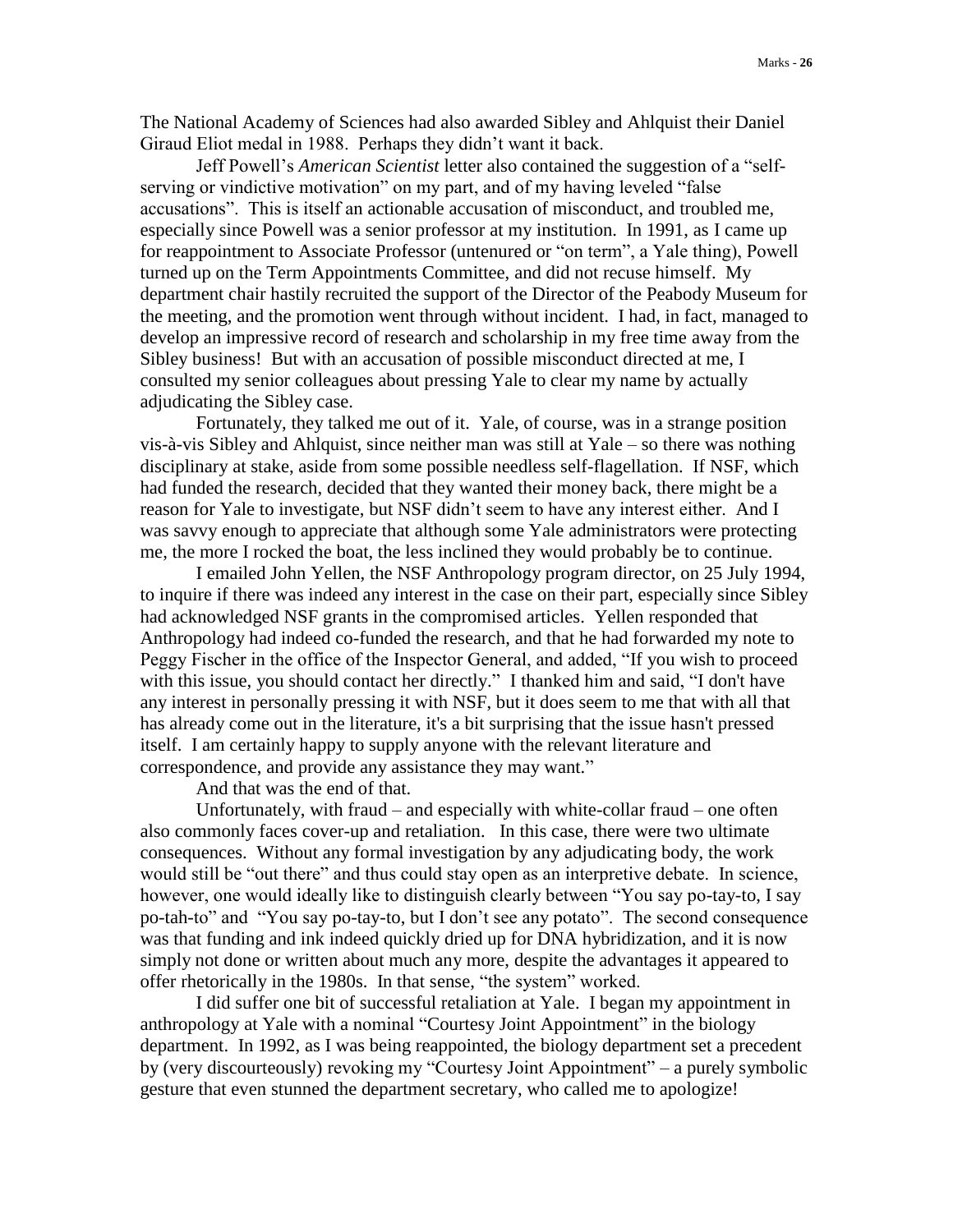Morris Goodman, a senior member of the molecular evolution community, was invited to co-author a review article with me on ape genetics by the editor of *Current Opinion in Genetics and Development* in 1991, but refused, citing his friendship with Charles Sibley. I asked him to take a good hard look at the claims and counterclaims, and to consider the implications of defending fraud in molecular evolution, after having worked so long to legitimize the field. He would not. I began to appreciate that I would have to develop more eclectic professional interests, as I probably did not have much of a future in molecular evolutionary studies.

Charles Sibley died in 1998, somewhat sullied, but nevertheless a member in good standing of the National Academy of Sciences. His biographical memoir notes,

One could argue that the methods of data analysis were not as rigorous as they might have been, and there were certainly differences of opinion among the members of Charles' own research group on how best to quantify and summarize the data, but that does not constitute fraud.<sup>37</sup>

No, of course it doesn't. But that hardly gets to the heart of the matter. It wasn't merely the systematic alteration of the data to make "outliers" into "inliers" and thereby to produce spurious statistical distinctions in the data. It was also the failure to acknowledge or explain it, the impediments to other scholars interested in evaluating the work, and the entirely serendipitous discovery that the alterations had in fact been made. The data did not in fact say what Sibley and Ahlquist said, and were just crudely and clandestinely changed to make it appear as though they did. That would constitute fraud.

I will give Jon Ahlquist the last word, from a memoir he published of Sibley.

Publication of our results immediately generated opposition. It came from a variety of sources and was fueled by the acquisition of some of our poor-quality data by those who immediately claimed fraud…. [T]hese very data found their way into the hands of our antagonists and were publicized *without peer review* as fraud and bad science. In retrospect, the phrase "bad science" was little more than thinly veiled euphemism for character assassination and a specific political agenda. The matter could have been resolved with a civil phone call asking "How did you guys analyze these data, anyway?" Instead, a trial was carried out using innuendo, tabloid journalism, and licentiousness – that would make the host of a TV talk show blush. There was empty talk about "truth," while any attempt at rational discussion was shouted down [emphasis in original].<sup>38</sup>

## **Conclusions**

<sup>37</sup> Brush, A. H. (2003) Charles Gald Sibley, 1917–1998. *National Academy of Sciences, Biographical Memoirs*, 83:1-24. The same sentences appear in: Corbin, K. W. and Brush, A. H. (1999) In Memoriam: Charles Gald Sibley, 1917-1998. *The Auk*, 116:806-814.

<sup>38</sup> Ahlquist, J. (1999) Charles G. Sibley: A Commentary on 30 Years of Collaboration. *The Auk*, 116:856- 860. Quotation from p. 858.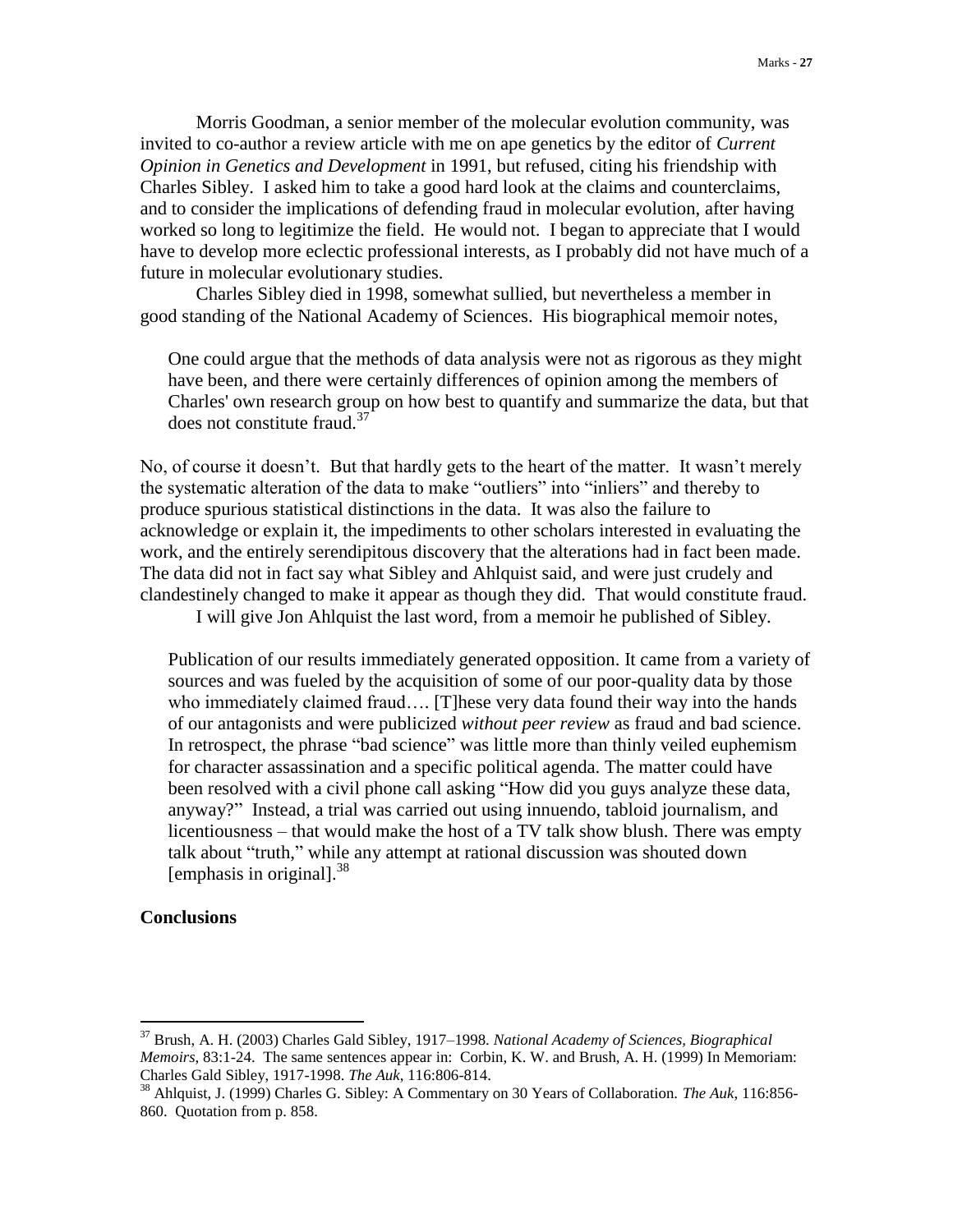1. Whistle-blowing is ugly business. Don't get involved in it. It's like a wart on the nose of science: Nobody wants to know about it, nobody wants to look at it, and if you force them to, it will only make them angry at you.

2. If you do blow a whistle, have your guns drawn and blazing from the outset. There is no nice way to do it, and you will be accused immediately of being nasty. You might as well be. Although we tried to talk about the data as much as possible, the return fire involved free speculations about our underlying motives for doing so. This was sometimes accompanied by a dismissal of our criticisms, on the ostensible grounds that we were merely arguing *ad hominem*. I think I learned that practicing scientists cannot readily distinguish between strong criticism and a personal attack.

3. The exposure of fraud is worse than the commission of fraud. The latter is perceived as a blip – the insane uncle locked away in the attic – but the former involves calling undue attention to that blip.

4. As a whistle-blower, you are a prosecuting attorney without powers of subpoena or a judge to compel compliance on the part of the defendants. You nevertheless must have the complete case to present before coming forward.

5. There is widespread confusion, which is easily exploited, between the common law injunction of the presumption of innocence in the face of criminal charge, and the obligation that falls upon a scientific investigator to meet a burden of proof with rigor and transparency. Although it can coincide with legal proceedings, scientific fraud is not itself illegal. Making a false claim in a scientific paper is not the same thing as making a false claim under oath, which is perjury. Claiming to meet a burden of proof, but not actually meeting it, is not necessarily in itself either Fraud, Falsification, or Plagiarism. It is, however, directly relevant to the critical evaluation of the conclusions, which is in turn central to the process of science.

6. Failure to meet the burden of proof may be caused by error, rather than fraud. Because of the lesser penalties associated with error, the suspicion of fraud will invite a plea-bargain, that the observed discrepancies do not constitute deceit, but are "merely" mistakes. This is surely a post-modern moment, when a scientist can be defended with the charge of gross incompetence. The difference, however, lies in the ability to establish an intent to deceive, and is rarely worth the effort.

7. All scientists potentially involved in controversies, as social creatures, make cost-benefit calculations about their allegiances. It is in nobody's interest to get involved with a fraud case; nor is it in anyone's interests to align themselves against power. After the story became public, various senior biologists privately shared with me their suspicions that Sibley was "dirty". But the first generation of molecular evolutionists had come up through the ranks together and had worked hard, both scientifically and rhetorically, to establish the legitimacy of the field. In fact, Allan Wilson and Vince Sarich had harbored suspicions about the quality of Sibley's work in relation to the stridency of his claims, and Sarich carried on a cordial but frustrating correspondence with Sibley about the work in the mid-1980s. But when the evidence became available, Sibley was able to recruit many first-generation molecular evolutionists to share a "siege mentality", much as David Baltimore would a few years later. Be prepared to go it alone; fortunately, I didn't have to.

8. A song from the musical "Chicago" advises, "When you're in trouble, go into your dance." One of the most sobering things for me was the ease with which "the other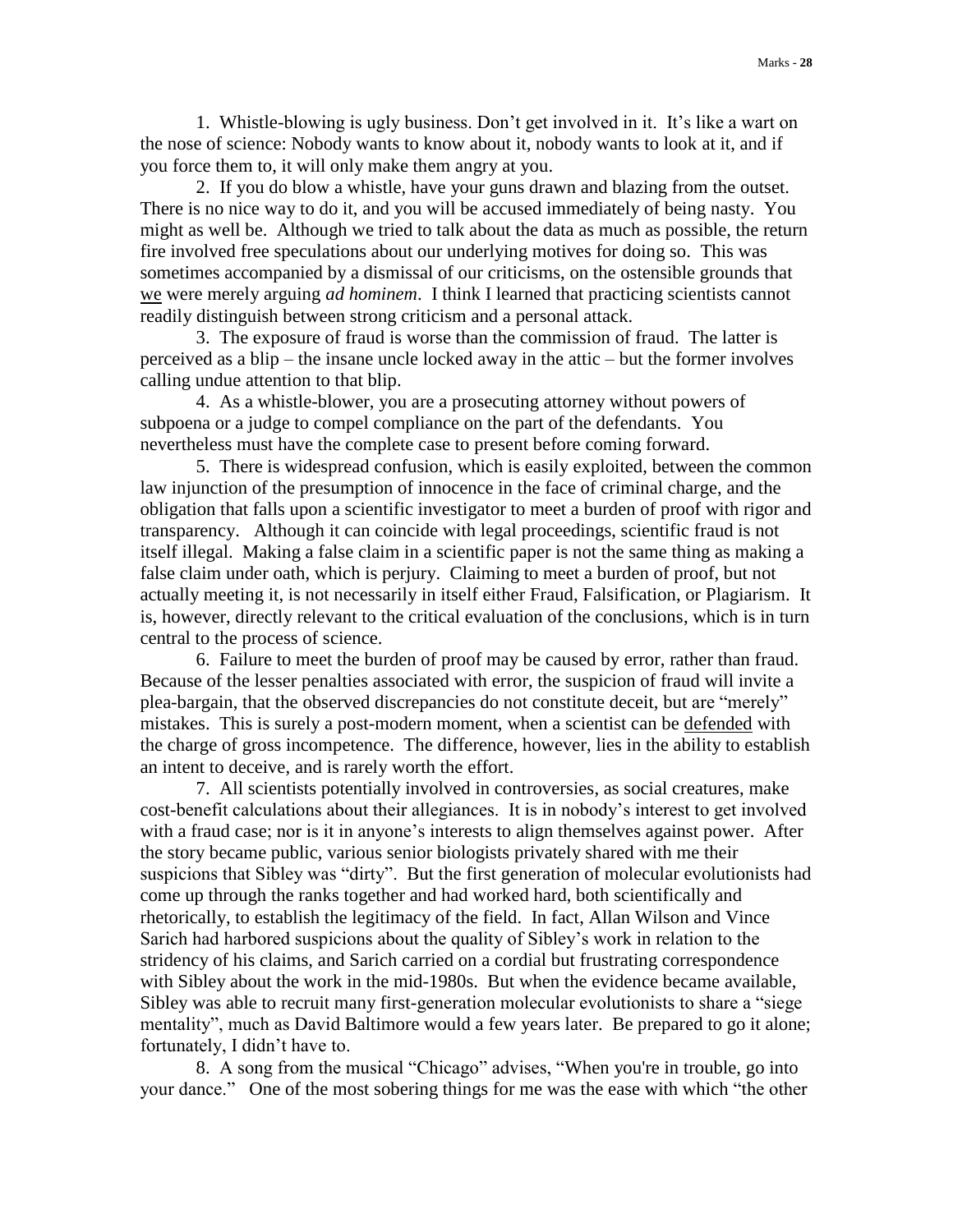side" tried, and often succeeded, to deflect attention away from what we thought were the central issues – the meaning of the Sibley-Ahlquist data, and its apparent misrepresentation by the authors. Whether it was Roy Britten attempting to legitimize a bizarre and recondite "correction procedure" by restating it in the passive voice, or Jeff Powell's impossible claim that he had "matched" Sibley and Ahlquist's altered numbers using a different statistic, or John Kirsch avowing that the data alterations were irrelevant even though Sibley had already admitted the opposite, we felt as though we were striving for transparency largely in vain. And as much as we were participating in a debate over the nature and quality of the molecular evidence pertaining to ape phylogeny, we were always a step behind the documentation. We were told that our initial manuscript was unnecessary because Sibley and Ahlquist would soon (1987) be publishing a paper that would render our criticisms moot. Then we were told that Sibley's undocumented work was verified by Powell's unpublished work. And when Powell's work was finally published, it lacked precisely the same documentation – the melting curves – that had started the row over the Sibley work. Maryellen Ruvolo, an early and consistent defender of Sibley, wrote in 1995: "the DNA hybridization data still support a closest association between *Homo* and *Pan* (work in preparation by Caccone, Powell, myself, and others)."<sup>39</sup> But no such work subsequently appeared, and Powell himself had already quietly abandoned the technique. The same year, David Pilbeam wrote, "I do not discuss the Sibley et al. (1990) data set here, although I will do so elsewhere, except to note that it is of poorer quality than that of Caccone and Powell."<sup>40</sup> Likewise, over a decade later, the promised discussion has not appeared. The irony is that Pilbeam had been among the first to promote the DNA hybridization work, and was consistently incapable of evaluating its quality properly – which effectively replicated his mistake on *Ramapithecus* vis-à-vis the molecular clock a decade earlier, but from the other side of the evolutionary fence.

9. In science, the ends cannot justify the means. Good science has only two attributes – competence and honesty – and these concern methods, not results. The idea that questions about scientific integrity can be mooted by the results of another body of work is not only ridiculous, it is mildly offensive. David Baltimore raised that line of argument as a smoke screen and was curtly rebuffed by the biochemist Paul Doty: "The scientific literature would become irredeemably corrupted if this became accepted practice. The essential standard is that the evidence presented in a scientific paper is the bedrock on which interpretations and conclusions are built. If this connection is violated so that speculations drawn depend on subsequent investigations to prove them right or wrong, then the reporting of research would be reduced to a lottery.<sup>341</sup> But Sibley's supporters were to a considerable extent successful at muffling the fraud issue with the argument that there really is a consensus of genetic data supporting human-chimp. "[T]he problem of hominoid phylogeny can be confidently considered solved," wrote Maryellen Ruvolo in a 1997 meta-analysis, conspicuously citing the Powell work in lieu of the Sibley work without discussion, and with Jeff Powell acting as "reviewing

<sup>&</sup>lt;sup>39</sup> Ruvolo, M. (1995) Seeing the forest through the trees: Replies to Marks; Rogers and Commuzzie; Green and Djian. *American Journal of Physical Anthropology*, 98:218-232.

<sup>&</sup>lt;sup>40</sup> Pilbeam, D. (1996) Genetic and morphological records of the Hominoidea and hominid origins: A synthesis. *Molecular Phylogenetics and Evolution*, 5:155-168.

<sup>41</sup> Doty, P. (1991) Baltimore's unanswered questions. *Nature*, 353:495.